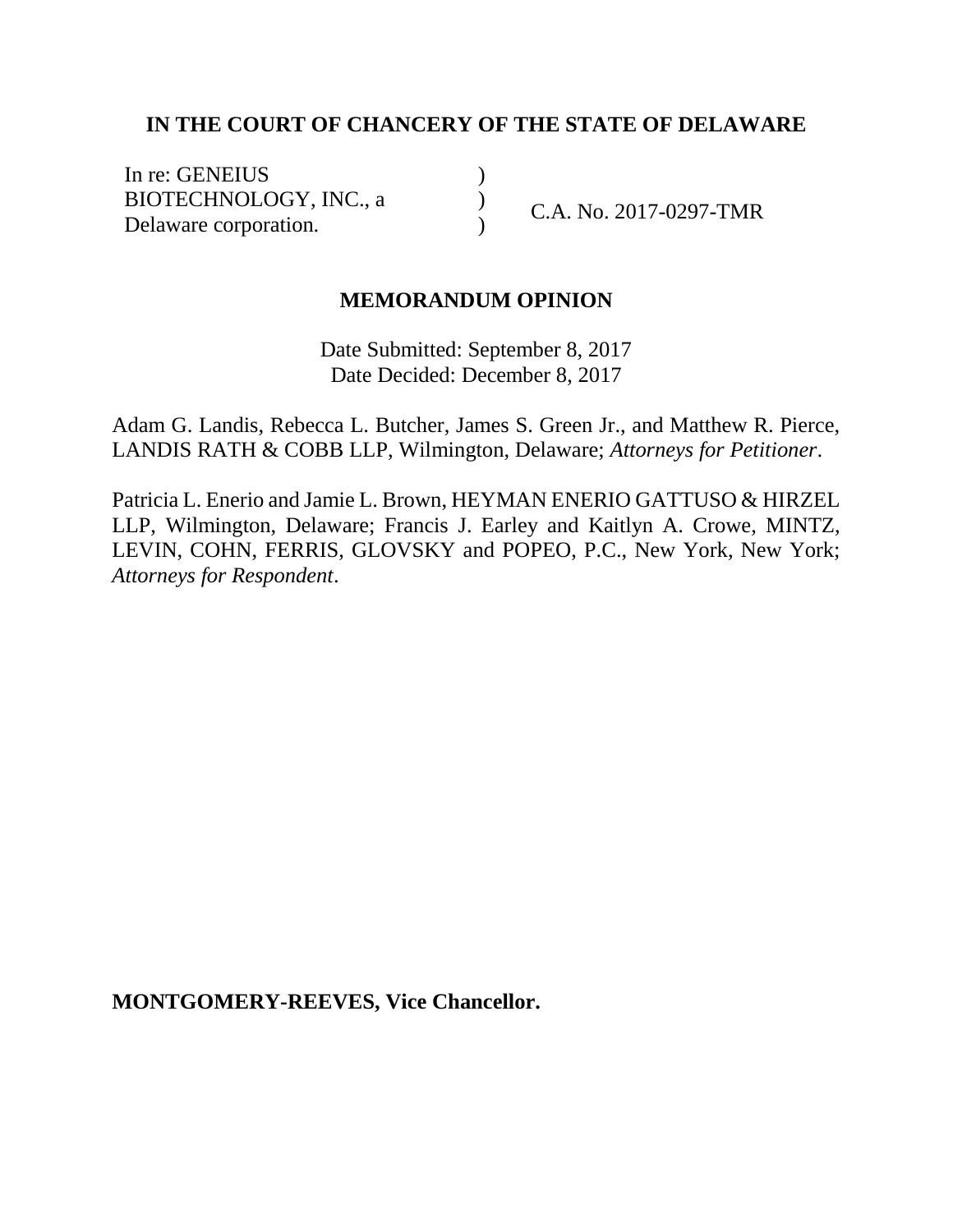The dispute in this case arises from business management disagreements between a minority stockholder and the founder of a biotechnology start-up company. The company is in the business of developing and manufacturing T-cell therapy technology implicated in treating and curing cancer. To do this, the company needs significant upfront capital, and the parties disagree, *inter alia*, about the manner in which the company should seek the much needed capital. Because of their disagreements, the minority stockholder petitioned this Court to appoint a receiver under 8 *Del. C.* § 291, alleging that the company is insolvent and a neutral party is necessary to salvage the company's remaining value, which is its intellectual property.

The threshold issue in this case is whether the company is insolvent, which the petitioner has the burden to prove by clear and convincing evidence. But the petitioner attempts to prove insolvency without providing any opinion or evidence of the value of the company's assets. Consequently, I hold in this post-trial opinion that the petitioner has not met its burden of proving the company's insolvency by clear and convincing evidence; thus, the petitioner's request is denied.

#### **I. BACKGROUND**

On April 18, 2017, the petitioner filed a Verified Petition for Appointment of a Receiver Pursuant to 8 *Del. C.* § 291 (the "Petition") and a Motion to Expedite. On April 24, 2017, I granted the petitioner's Motion to Expedite, and the respondent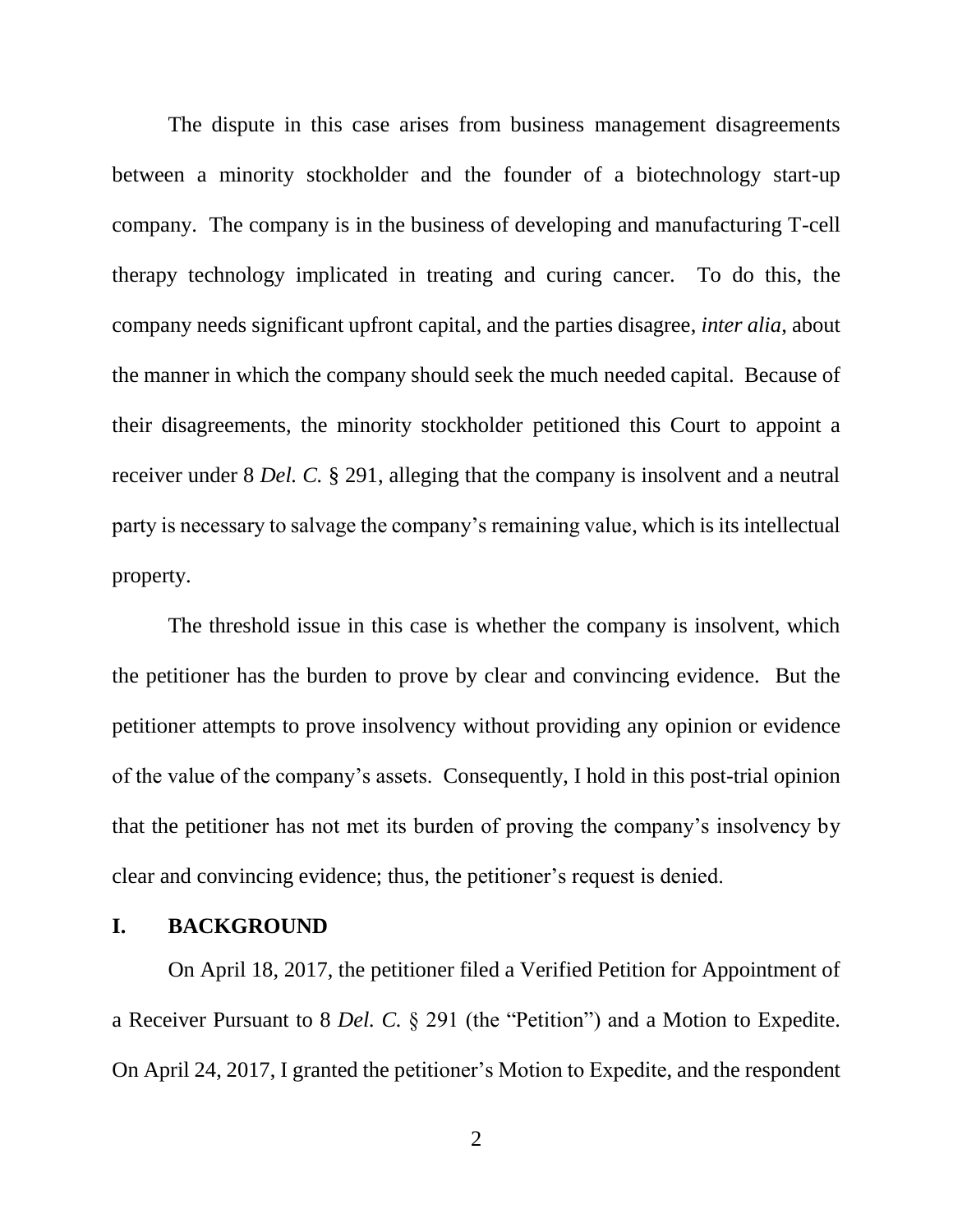filed a Response to the Petition on May 10. On July 12 and 19, 2017, the parties conducted trial, followed by extensive post-trial briefing.

These are my findings of fact based on the parties' stipulations, documentary evidence, and testimony of two live witnesses during trial. I accord the evidence the weight and credibility I find it deserves. $<sup>1</sup>$ </sup>

# **A. Parties and Relevant Non-Parties**

Respondent Geneius Biotechnology, Inc. ("Geneius" or the "Company") is a Delaware corporation formed on January 23, 2015.<sup>2</sup> It is an early-stage<sup>3</sup> biotechnology company seeking "to develop and manufacture T-cell therapy technology implicated in treating and curing cancer." 4 Geneius owns one U.S. patent

l <sup>1</sup> Citations to testimony presented at trial are in the form "Tr.  $# (X)$ " with "X" representing the surname of the speaker, if not clear from the text. After being identified initially, individuals are referenced herein by their surnames without regard to formal titles such as "Dr." I intend no disrespect. Exhibits are cited as "JX  $\#$ ," and facts drawn from the parties' Joint Pre-Trial Stipulation and Order are cited as "PTO ¶ #." Unless otherwise indicated, citations to the parties' briefs are to post-trial briefs.

<sup>&</sup>lt;sup>2</sup> PTO ¶ 3.

<sup>3</sup> Resp't's Opening Br. 3; Pet'r's Opening Br. 11.

<sup>4</sup> Resp't's Opening Br. 3. This type of technology is designed to treat various cancers, including, but not limited to, non-Hodgkin's lymphoma, gastric cancer, and nasopharyngeal cancer. Tr. 113 (Slanetz).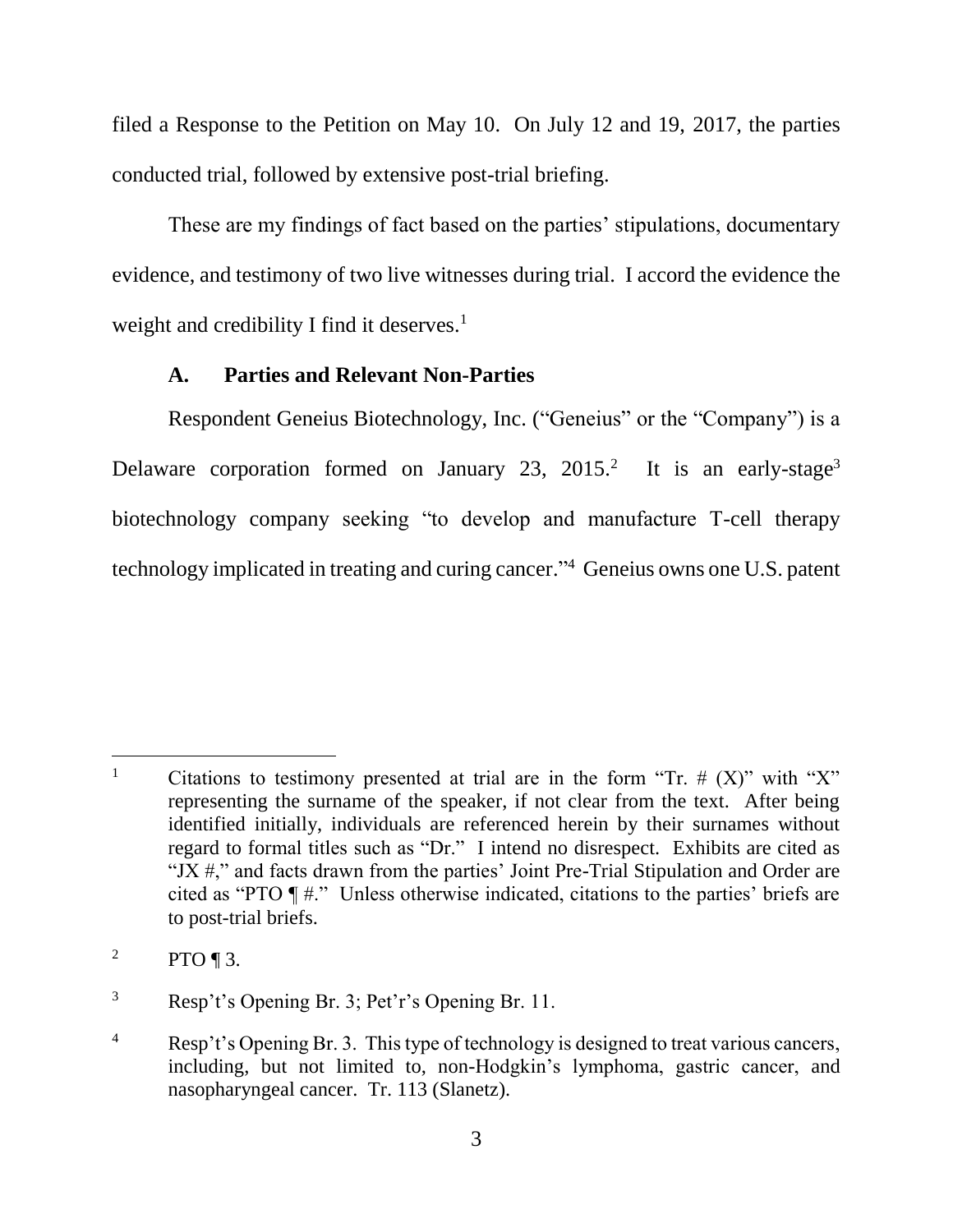application that has yet to obtain approval from the United States Patent and Trademark Office.<sup>5</sup>

Dr. Alfred E. Slanetz is the founder, president, and chief executive officer of Geneius and has been since its incorporation.<sup>6</sup> Slanetz also has served as a director on Geneius's board since its incorporation. 7 Slanetz owns approximately 8.2% of Geneius issued common stock "and controls an additional 18,000,000 shares of Geneius issued common stock (approximately 54.1%)."<sup>8</sup> Slanetz has a bachelor's degree in biotechnology from Hamilton College, a master's degree in biomedical engineering from Brown University, and a Ph.D. in immunology and molecular biology from Yale University.<sup>9</sup>

Petitioner Empery Asset Master, Ltd. ("Empery") is a Cayman Islands limited company and minority stockholder of Geneius.<sup>10</sup> Empery is a hedge fund that "invested in Geneius because of the potential in Geneius's patents and intellectual

 $5$  PTO  $\P$  10-15.

<sup>6</sup> *Id.* ¶¶ 3, 4.

<sup>7</sup> *Id.* ¶ 16.

<sup>8</sup> *Id.* ¶ 5.

<sup>&</sup>lt;sup>9</sup> Tr. 112 (Slanetz).

 $^{10}$  PTO ¶ 1.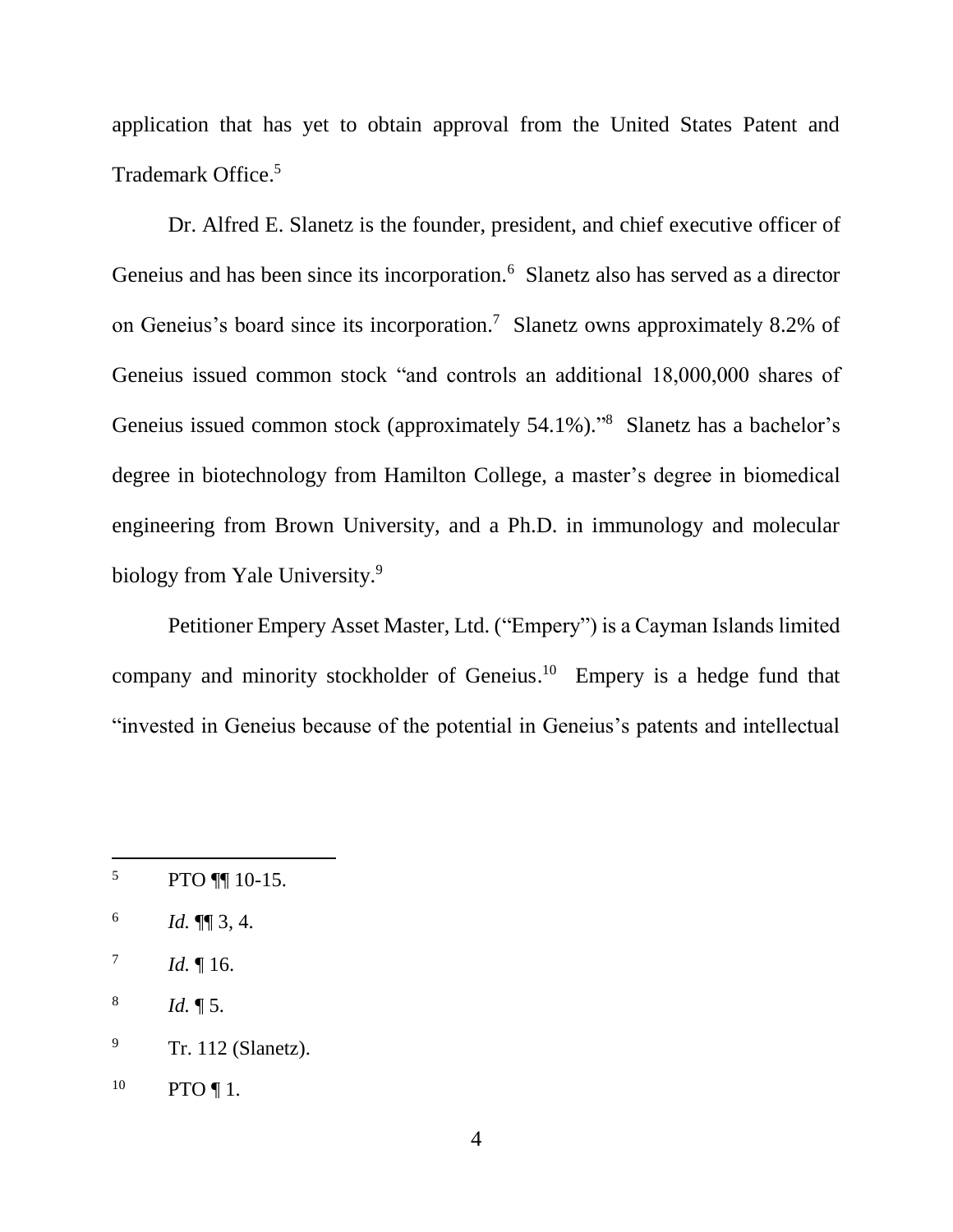property."<sup>11</sup> Ryan Lane is the managing partner and chief compliance officer of Empery.<sup>12</sup> He has a bachelor's degree in finance and accounting from Franklin & Marshall College.<sup>13</sup> Lane served as a director on the Geneius board from February 2015 until January  $2017<sup>14</sup>$  Lane brings this action on behalf of Empery as a stockholder of Geneius.

Dr. Hingge Hsu joined the Geneius board as an outside director in April 2016 and resigned in January 2017.<sup>15</sup>

Steven Kloeblen joined the Geneius board on the same day that Lane left the Geneius board, January 8,  $2017<sup>16</sup>$  Thus, Slanetz and Kloeblen are the current directors on the Geneius board, and the third board seat remains vacant.<sup>17</sup>

Hugh Austin "controls or is otherwise affiliated with" Small Cap Nation, Valhalla Ventures, LLC, and Odin Ventures, LLC (Austin, collectively with Small

 $\overline{a}$ 

14 PTO ¶ | 19, 32.

<sup>17</sup> *Id.* ¶ 34; Pet'r's Opening Br. 12.

<sup>11</sup> Pet'r's Pre-Trial Br. 10.

 $^{12}$  PTO ¶ 2.

 $13$  Tr. 4 (Lane).

<sup>15</sup> *Id.* ¶¶ 17-18.

<sup>16</sup> *Id.* ¶ 33.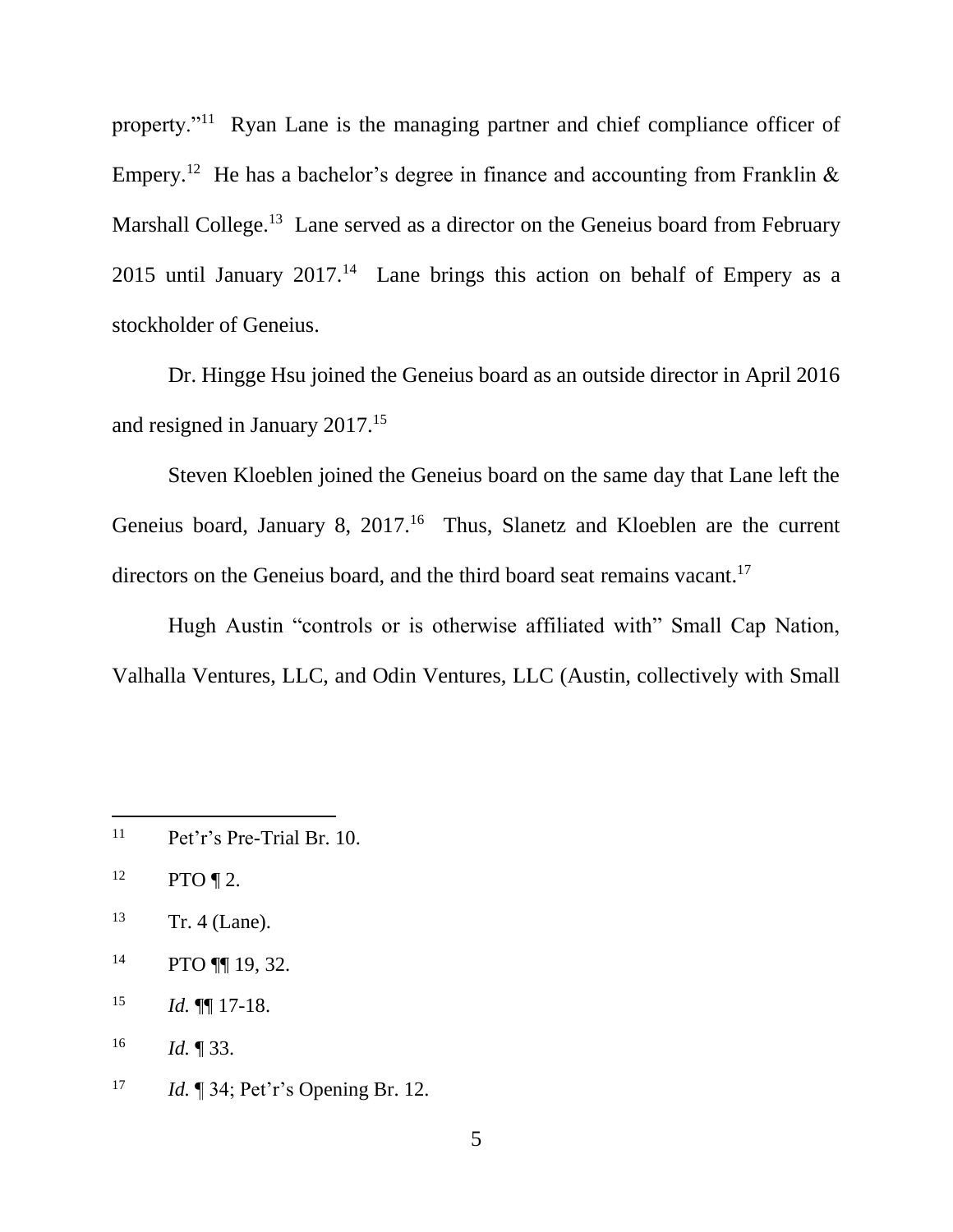Cap Nation, Valhalla Ventures, LLC, and Odin Ventures, LLC, the "Austin Entities").<sup>18</sup> Austin is involved with family office networking.

### **B. Pertinent Facts**

Much of the parties' briefings and supporting exhibits relate to the various ways the parties blame one another for the Company's lack of success thus far. Because much of that information is not relevant to the resolution of this case—and because time is a finite judicial resource—I only recite the pertinent facts.

#### **1. Before Lane left the Geneius board**

On October 1, 2015, Geneius entered into a collaboration and license agreement with Karolinska Institutet ("Karolinska") in Sweden "to utilize Karolinska's expertise, patient access, facilities, and world class researchers, to develop a manufacturing process for its patented T-cell technology and perform clinical trials on patients in Sweden" (the "Karolinska Agreement").<sup>19</sup> Lane helped negotiate the Karolinska Agreement on behalf of Geneius, for which Lane received "a pretty decent amount of [Geneius stock] options."<sup>20</sup> Per the terms of the

 $^{18}$  PTO ¶ 83.

<sup>19</sup> Resp't's Opening Br. 8; JX 28. According to Slanetz, Karolinska is "a leading medical university in Scandinavia . . . where the Nobel Prize is [] given for biotechnology and medicine." Tr. 148.

 $20$  Tr. 22, 37 (Lane). Lane also testified that his initial reaction to the proposed collaboration with Karolinska was, "No, we can't do it . . . we have to stay focused" because he "learned early on in investing it's not where you spend money at a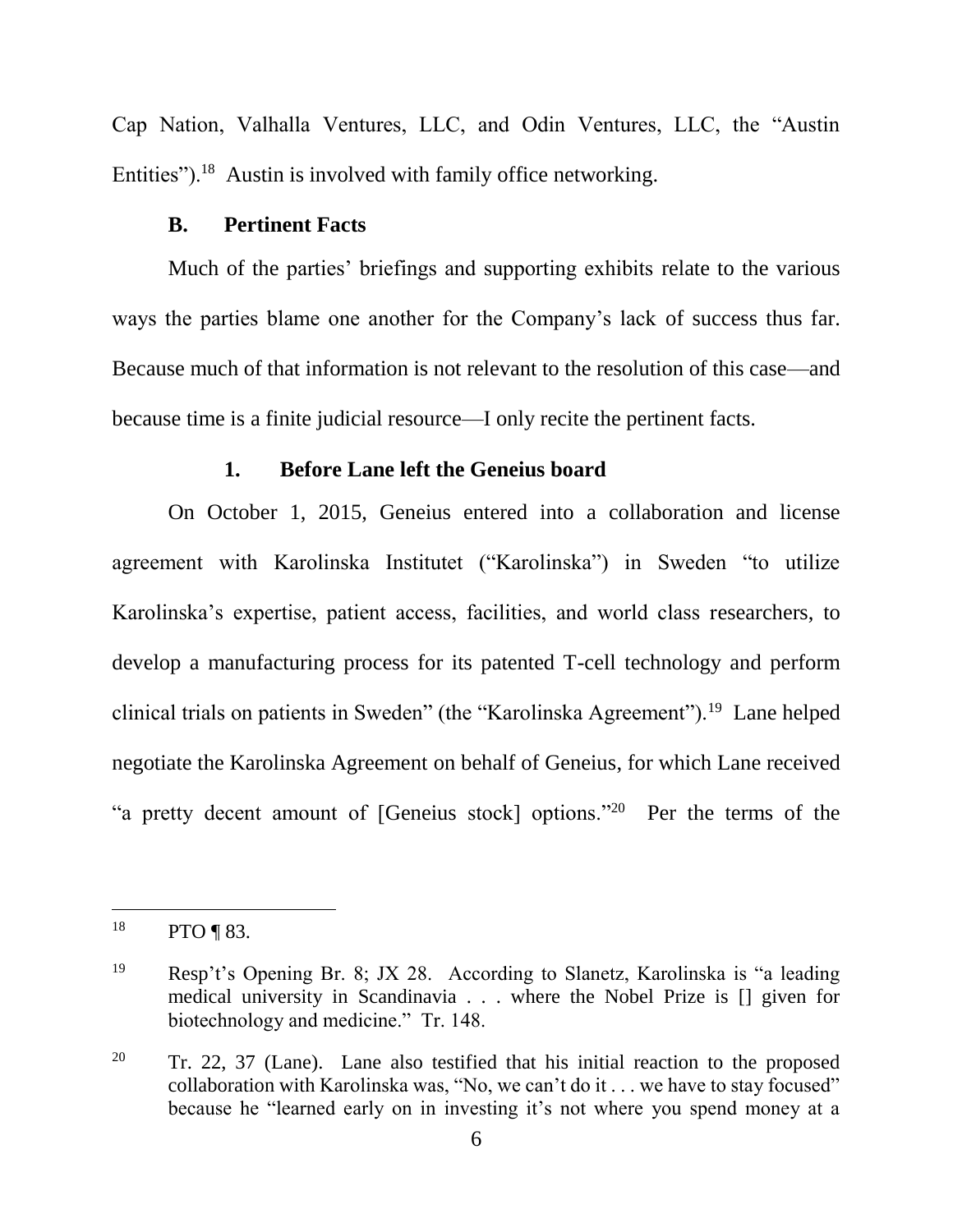Karolinska Agreement, Geneius paid Karolinska  $\epsilon$ 1.4 million up front to be used for patient enrollment; if Karolinska did not enroll patients, the money was to be returned to Geneius.<sup>21</sup>

Unfortunately, the Karolinska Agreement failed to meet Geneius's expectations,  $22$  and eventually, the majority of the Geneius board in place at that time (Lane and Hsu) voted to terminate the Karolinska Agreement over Slanetz's objection.<sup>23</sup> After such termination, the board considered numerous proposals to obtain financing, including a reverse merger into a public company and a rights offering.<sup>24</sup> Ultimately, however, none of these proposals materialized for reasons on

biotech; it's where you don't spend money. You have to be disciplined about staying focused, and I didn't want to do the collaboration." *Id.* at 35-36.

<sup>&</sup>lt;sup>21</sup> Tr. 37 (Lane).

<sup>&</sup>lt;sup>22</sup> Tr. 38-39 (Lane) ("Everything about it was a disaster. [Slanetz] set no milestones for them to achieve. There was no accountability for anything they were doing . . . Tracking what they were doing turned out to be difficult. The gentleman we hired over there . . . seemed to be more working for them than he was for us, and [Slanetz] didn't control him and have any accountability of him. Turns out the process wasn't nearly as advanced as they said it was, and then we had to allocate a bunch of -- the U.S. lab to developing the process that they said they had.").

<sup>23</sup> Tr. 44-45 (Lane).

<sup>&</sup>lt;sup>24</sup> Tr. 49 (Lane) ("We probably looked at a half a dozen different proposals that were nontraditional because we hadn't achieved what we needed to achieve to do a traditional financing.").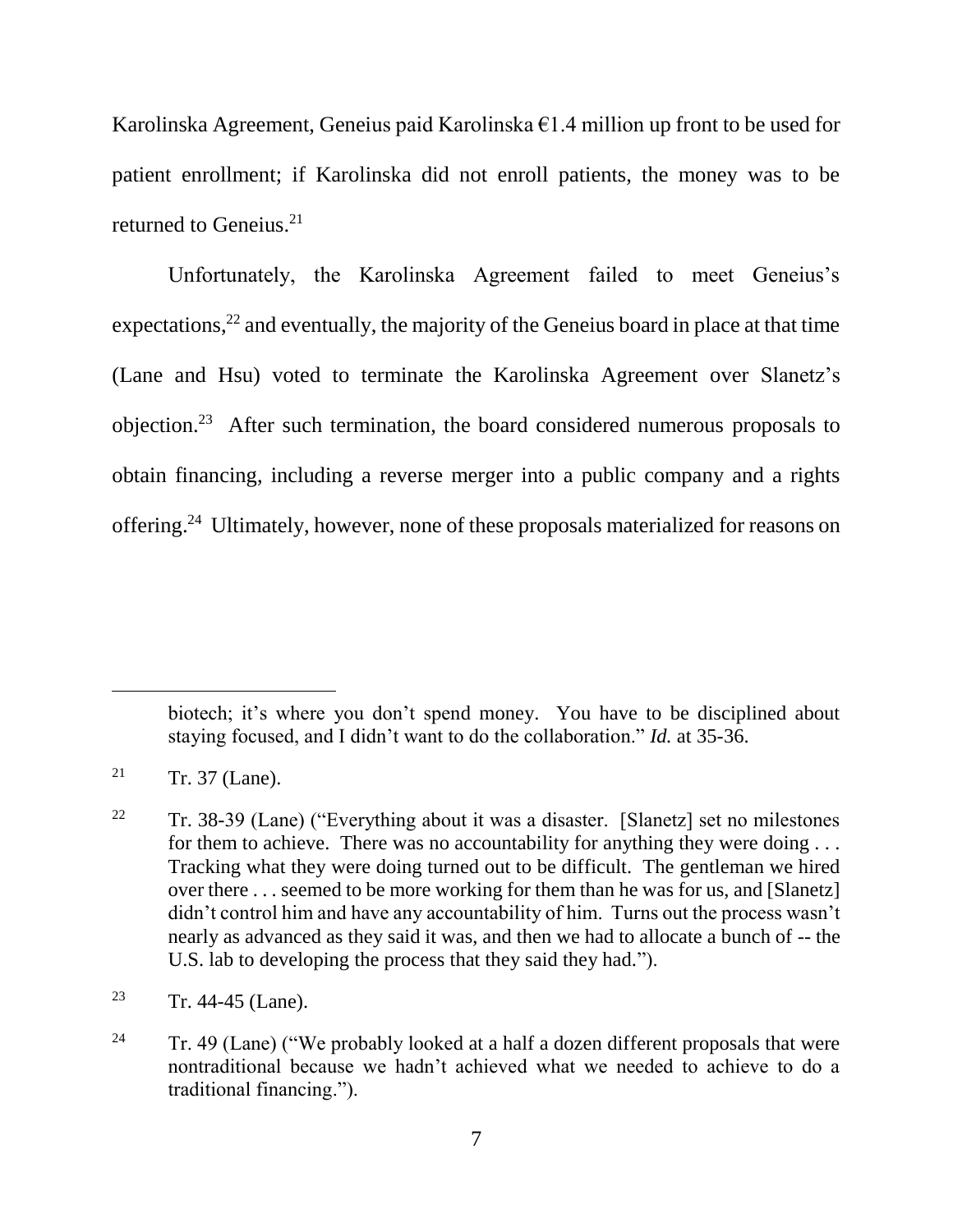which Slanetz and Lane differ; suffice it to say that Slanetz and Lane disagreed about the manner in which the Company should obtain financing.<sup>25</sup>

During their service on the Geneius board, Lane and Hsu grew increasingly frustrated with Slanetz's management and Geneius's lack of progress.<sup>26</sup> Lane averred that Slanetz "was good on the scientific side, the theorizing, and the process;

I give credit to Hsu's deposition testimony that Alfred's and Lane's dysfunctional working relationship was likely the root of the problem. Dep. Tr. 54 ("I think the fundamental objective is still to try to get capital into the company, and if [Slanetz] found someone whom he was comfortable with, I suspect he probably would have gone along with it more cooperatively than otherwise. I think I could also speculate that if [Lane] were to bring a potential investor on the financing side, that perhaps [Slanetz] would have been . . . less cooperative.").

<sup>26</sup> Tr. 46 (Lane).

 $\overline{a}$ <sup>25</sup> With respect to why the Company did not go through with the reverse merger: Compare Tr. 56-57 (Lane) (stating Slanetz did not want to risk losing his position as CEO and the potential acquiring board was not comfortable with an alternative structure), with Tr. 203 (Slanetz) ("[T]he amount of money that . . . could be raised in a public company would not have been even enough potentially to meet the clinical milestones on our lead program . . . . And even focused on that, you'd have to raise more money and . . . the performance of the stock would only be driven by clinical news flow. It was a very challenging situation."). I give credit to Slanetz's testimony that he and Lane could not come to an agreement. Tr. 205.

With respect to the rights offering: Compare JX 56 and Tr. 207 (Slanetz) (testifying he refused the rights offering in part because the valuation was so low "that I was very concerned that that could impact our ability to go out to institutional shareholders or other shareholders and get a reasonable valuation for the company for the fund that we really needed . . . "), with Tr. 59 (Lane) (testifying that the rights offering was not pursued because Slanetz "wanted to remove me from the board because my right was up in December of that year. And if we did a rights offering, it would dilute his ownership, so he wouldn't be able to remove me with a vote of the shareholders. And so I think he wanted to push off any financing that would dilute him below 50 percent in an effort to maintain his control").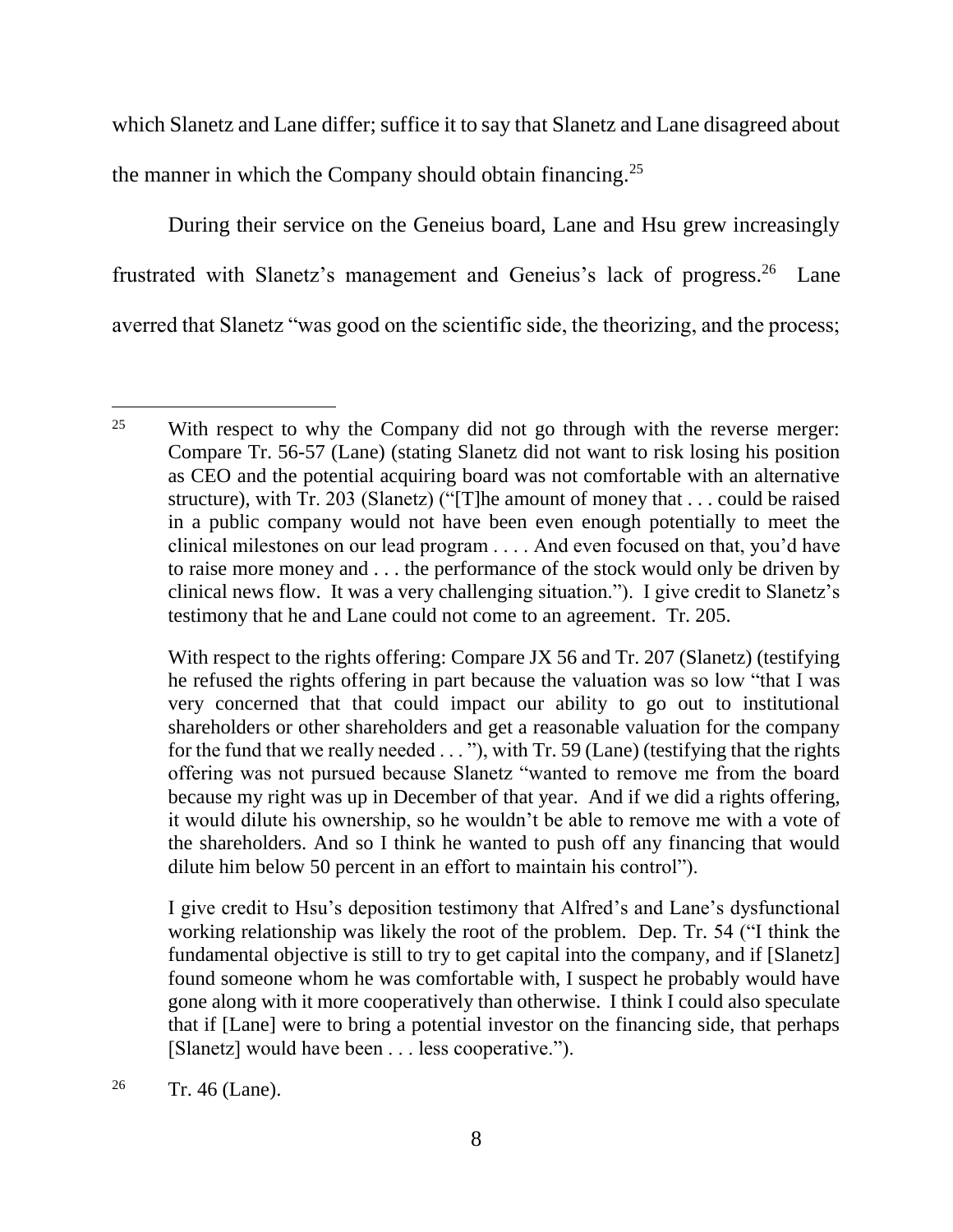but beyond that, he was not capable of managing the business."<sup>27</sup> Accordingly, Lane and Hsu notified Slanetz in June 2016 that if he did not improve his managerial and operational performance, they would replace him as  $CEO.<sup>28</sup>$  And Slanetz described his working relationship with Lane as "challenging" and "pretty combative at times."29

## **2. After Lane left the Geneius board**

In January 2017, Lane and Hsu departed from the Geneius board, and Kloeblen joined. Nine days after Lane's departure, Lane emailed Geneius's stockholders to express his concerns about Geneius's future.<sup>30</sup> Approximately two months later, Lane (on behalf of Empery) filed a books and records request under 8 *Del. C.* § 220 to "figure out how much cash [Geneius] had left and try to understand the status of things from at least a financial perspective" because "there was no one baby-sitting" Slanetz.<sup>31</sup> On July 3, 2017, the parties filed a stipulation of dismissal

<sup>&</sup>lt;sup>27</sup> Tr. 47 (Lane).

<sup>&</sup>lt;sup>28</sup> Tr. 47; JX 21. During the time that Lane and Hsu constituted a majority of the board, they never removed or replaced Slanetz as CEO.

<sup>&</sup>lt;sup>29</sup> Tr. 168 (Slanetz). Lane testified that "[o]ver the course of my time on the board, there were times when I did yell at him. I had to repeat myself sometimes dozens of times to get any action." Tr. 87.

<sup>30</sup> JX 79A; JX 106.

 $31$  Tr. 68, 70 (Lane).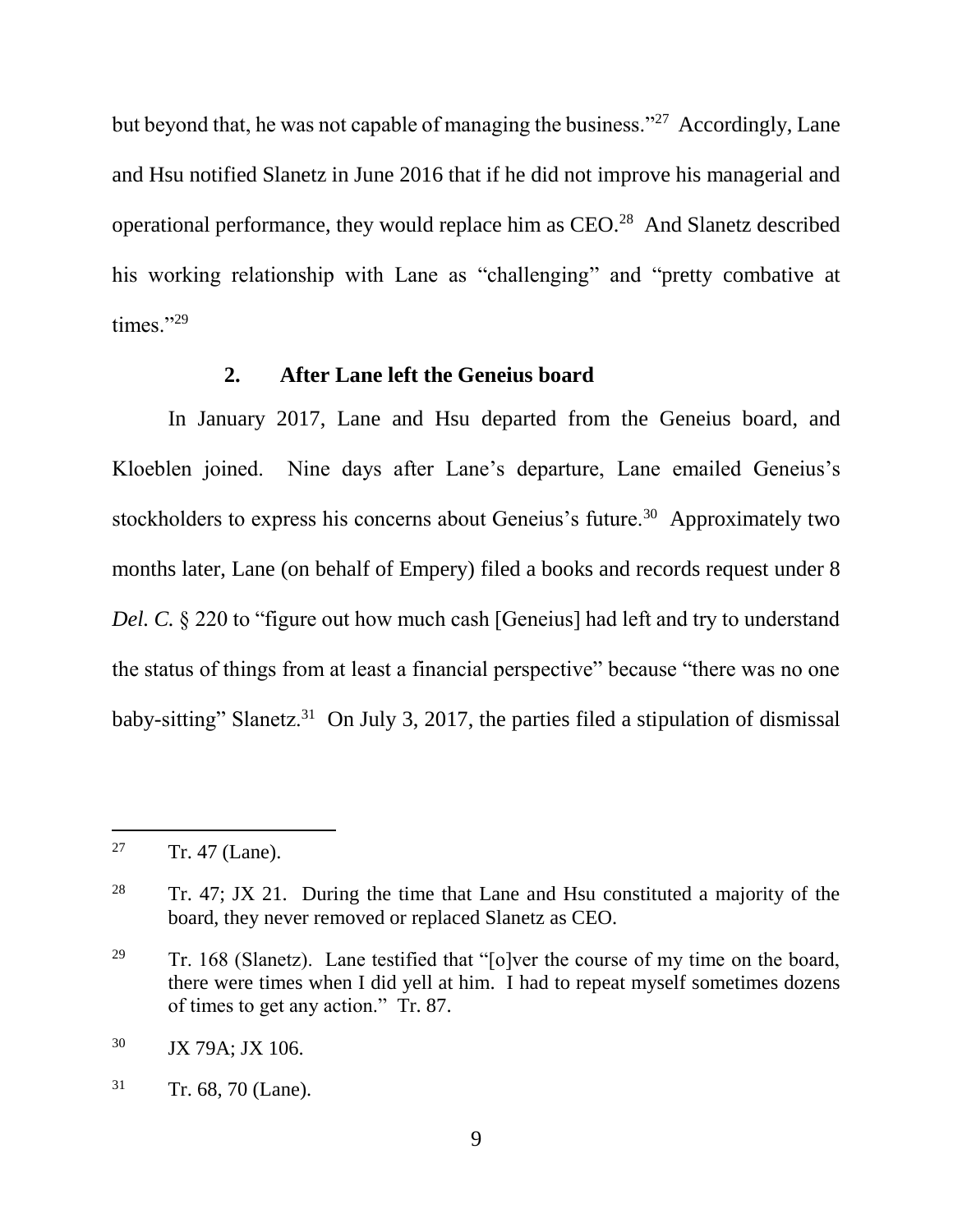in the Section 220 action.<sup>32</sup> The Company incurred approximately  $$150,000$  in legal fees in defending Empery's Section 220 lawsuit.<sup>33</sup>

Also after Lane's and Hsu's departures from the Geneius board, Slanetz reinitiated the Karolinska Agreement, but he modified its terms.<sup>34</sup> In addition to reinitiating the Karolinska Agreement, the board decided to pursue family office networking to attract investors.<sup>35</sup> Slanetz felt that family office investors were "the perfect type" of investors to pursue "because they feel they'll get better returns without paying . . . to invest in different areas, and also they really want to leave a

<sup>32</sup> Resp't's Opening Br. 24.

 $33$  PTO ¶ 44.

<sup>34</sup> JX 5 at 8; *see also* Tr. 148-49 (Slanetz) ("What we have is a letter agreement which amends the agreement that is currently kind of there . . . which they've agreed to sign . . . providing we raise the capital and also providing that Ryan is no longer involved in the collaboration.").

<sup>35</sup> Tr. 132-33 (Slanetz). Lane testified that the board never considered raising money through family offices during Lane's tenure on the board. Tr. 51. Lane disfavors family office networking for the following reasons: "Family offices are tough because they're not professional institutions. They don't have a process in place to evaluate investments and to, you know, say reliable things. They . . . like to say they love it. They like to say they'll invest, but it often doesn't actually happen. So you're in a process that sort of drags on and you can't rely on it. And if you're running a business and you can't rely on the process, then you're putting everything at jeopardy." Tr. 51-52 (Lane).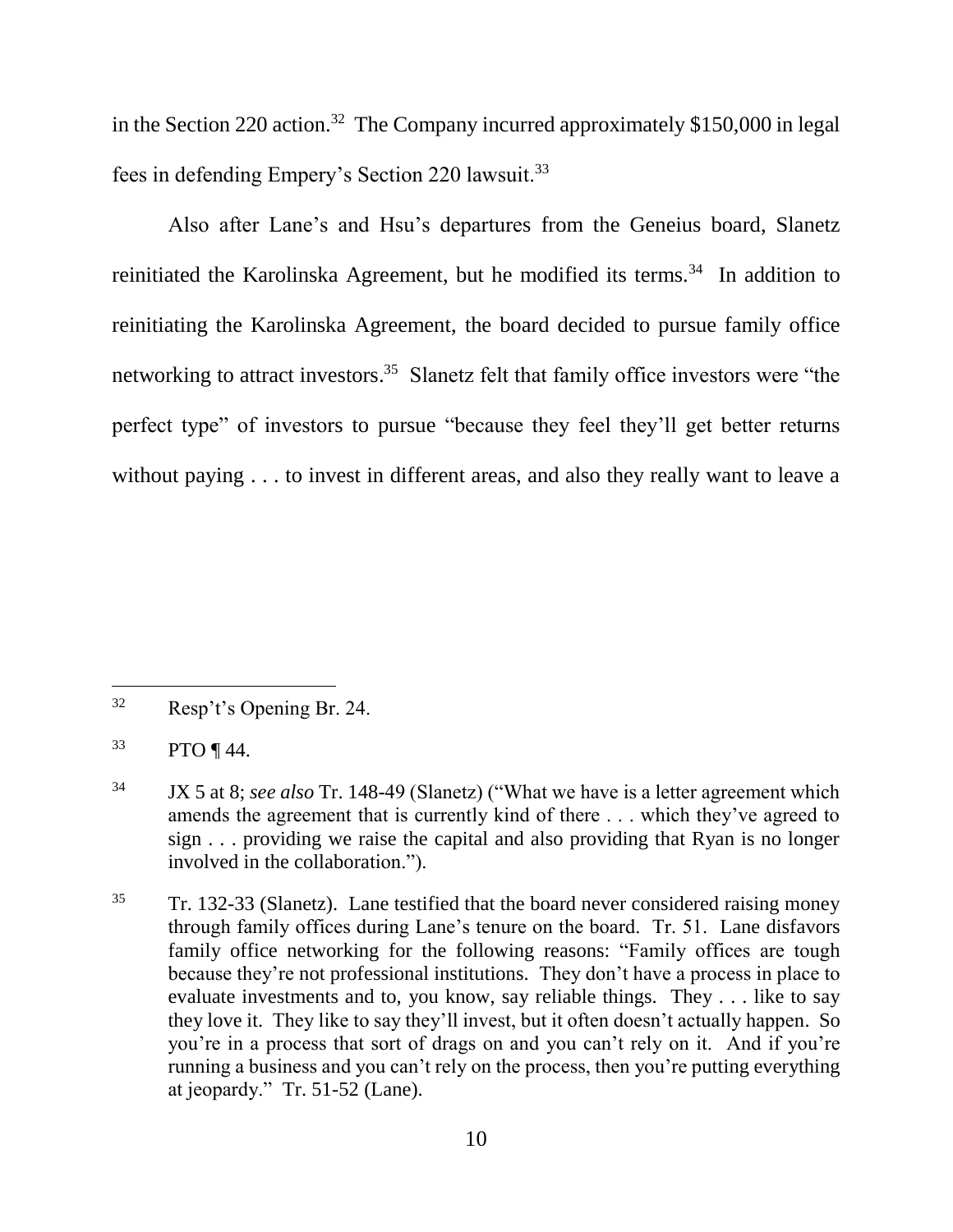legacy and make an impact."<sup>36</sup> As part of his efforts,  $37$  he became involved with Austin, which appears to have been a disaster because Austin fraudulently charged over \$50,000 to Geneius's credit card between January and March 2017.<sup>38</sup> Fortunately, Slanetz recouped approximately \$45,000 by disputing such charges through the bank.<sup>39</sup> "In addition to and contemporaneously with these unauthorized charges, two unauthorized, fraudulent wire transfers totaling \$29,000 were sent from Geneius's account to John Austin, Hugh Austin's son."<sup>40</sup> Slanetz sought repayment from Austin, and Respondent claims that "Geneius is considering its legal options to recoup these amounts."<sup>41</sup> Petitioner claims that Slanetz's involvement with the Austin Entities was fraudulent and reckless mismanagement.

- <sup>40</sup> Resp't's Opening Br. 26, n.23; JX 120.
- <sup>41</sup> Resp't's Opening Br. 26, n.23.

<sup>36</sup> Tr. 130.

 $37$  Tr. 131 (Slanetz) ("We first hired consultants to help us because, really, the family office community is all about . . . making connections and relationships and building a brand . . . amongst this community.").

<sup>38</sup> Tr. 164 (Slanetz).

<sup>39</sup> Tr. 165 (Slanetz).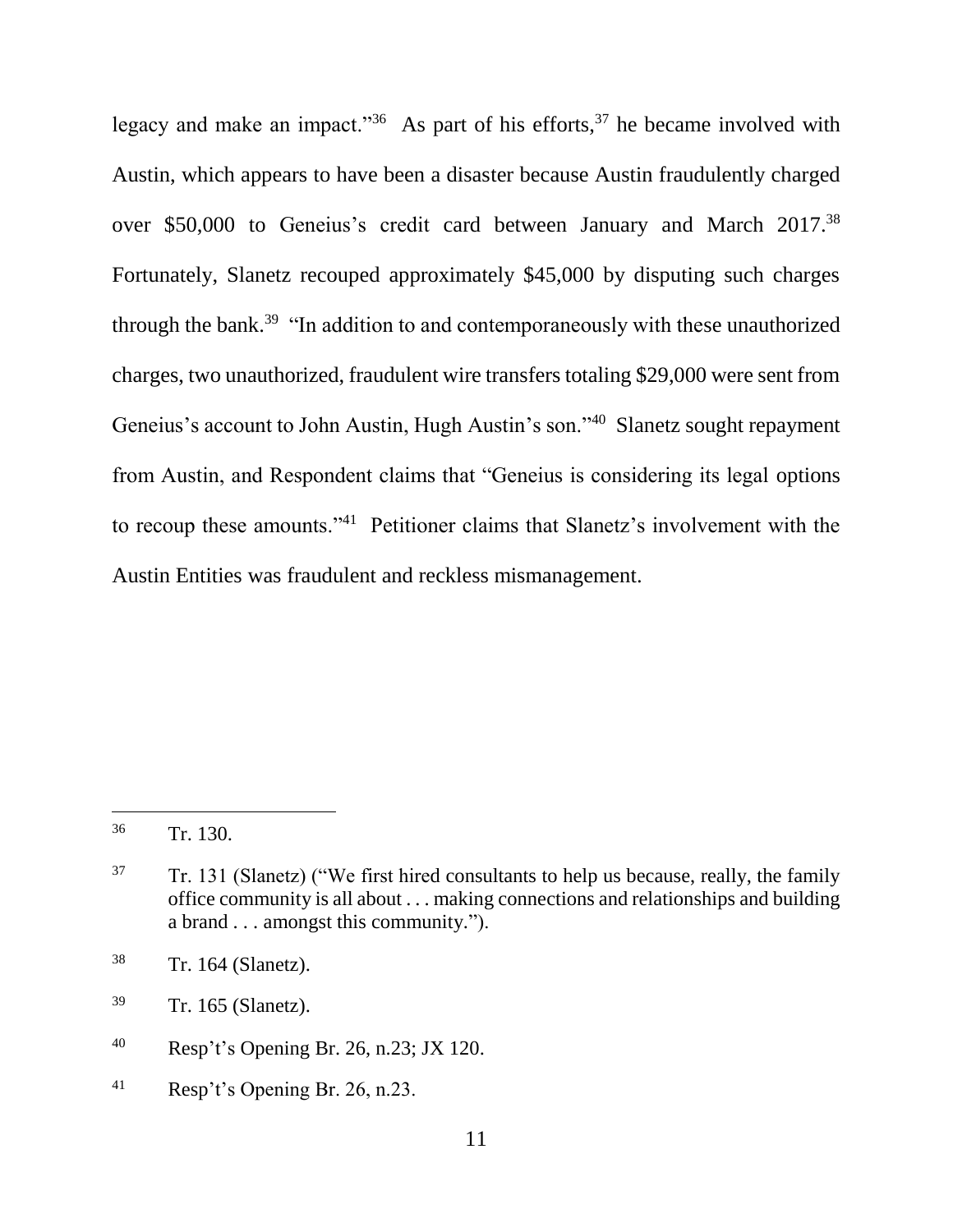#### **3. Geneius's financial condition**

As is not uncommon of start-up companies, Geneius "has never operated at a profit and has no income."<sup>42</sup> In 2015, investors contributed \$10 million (approximately \$2 million of which came from Empery); since then, Geneius received \$100,000 from a single investor in May 2017.<sup>43</sup> While Geneius has not completed an update to its general ledger or accounts payable since January 2017,<sup>44</sup> Geneius's checking accounts had a balance of approximately \$2,500 at the time Petitioner filed its Petition.<sup>45</sup> With respect to assets, Slanetz testified that the Company has lab equipment valued at approximately \$240,000 as well as assets relating to the Karolinska Agreement worth approximately \$650,000.<sup>46</sup> The Company's liabilities amounted to approximately \$600,000, and Geneius does not have enough cash on hand to pay off in full all of its outstanding invoices.<sup>47</sup>

By April 2017, the board implemented several measures to improve Geneius's financial state. For example, the board reduced the number of full-time employees

l

- 43 Pet'r's Opening Br. 11; JX 205.
- <sup>44</sup> PTO ¶¶ 55-56.

 $45$  JX 183 at 3.

<sup>46</sup> Tr. 177-78, 180-82; JX 51 at 4.

 $42$  PTO ¶ 55.

<sup>47</sup> Tr. 214 (Slanetz).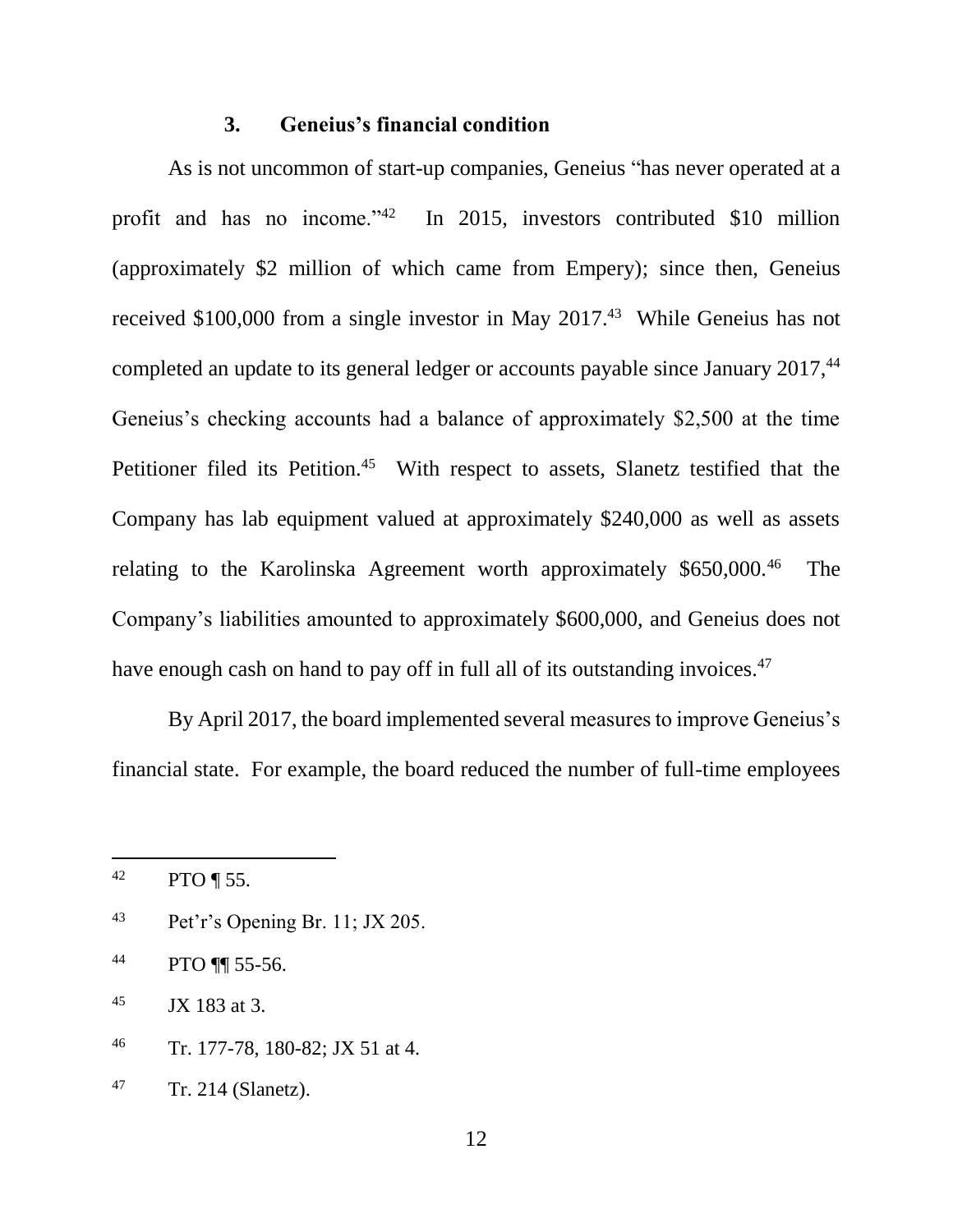to three people (Slanetz, Francis Kenny, and Terry Nakagawa)<sup>48</sup> and decreased each of their salaries to approximately the statutory minimum wage.<sup>49</sup> Additionally, the board approved Slanetz's personal contribution of a "temporary personal loan" in the amount of \$78,000, plus his payment of "all of the travel and other business expenses for the entire company."<sup>50</sup> While there are no written agreements for Slanetz's personal funding of Geneius, he explained that the Company would pay back the loan's principal without interest "at some time when the Company is in a better financial situation."<sup>51</sup> Moreover, when asked if he would be willing to continue to contribute funds if needed, he answered "completely, absolutely."<sup>52</sup>

# <span id="page-12-0"></span>**II. ANALYSIS**

Petitioner filed its Petition under 8 *Del. C.* § 291, alleging that the Company is insolvent, having no liquid assets available to satisfy existing or future obligations and no reasonable prospects of additional funding under Slanetz. Petitioner asserts

- <sup>50</sup> Tr. 185; JX 167; JX 226.
- <sup>51</sup> Tr. 188.

<sup>&</sup>lt;sup>48</sup> PTO ¶ 81. Dr. Steven Landau resigned as the Head of Clinical Development in January 2017. *Id.* ¶ 78. Cassandra McGurk resigned as the Operations Manager on April 5, 2017. *Id.* ¶ 80.

 $^{49}$  JX 167.

<sup>&</sup>lt;sup>52</sup> Tr. 189. This evidence is further supported by the Affidavit of Alfred Slanetz filed on April 28, 2017 (the "Slanetz Aff."), in which Slanetz says he "will continue to pay the necessary costs to protect the Company's intellectual property as they come due." Slanetz Aff. ¶ 10.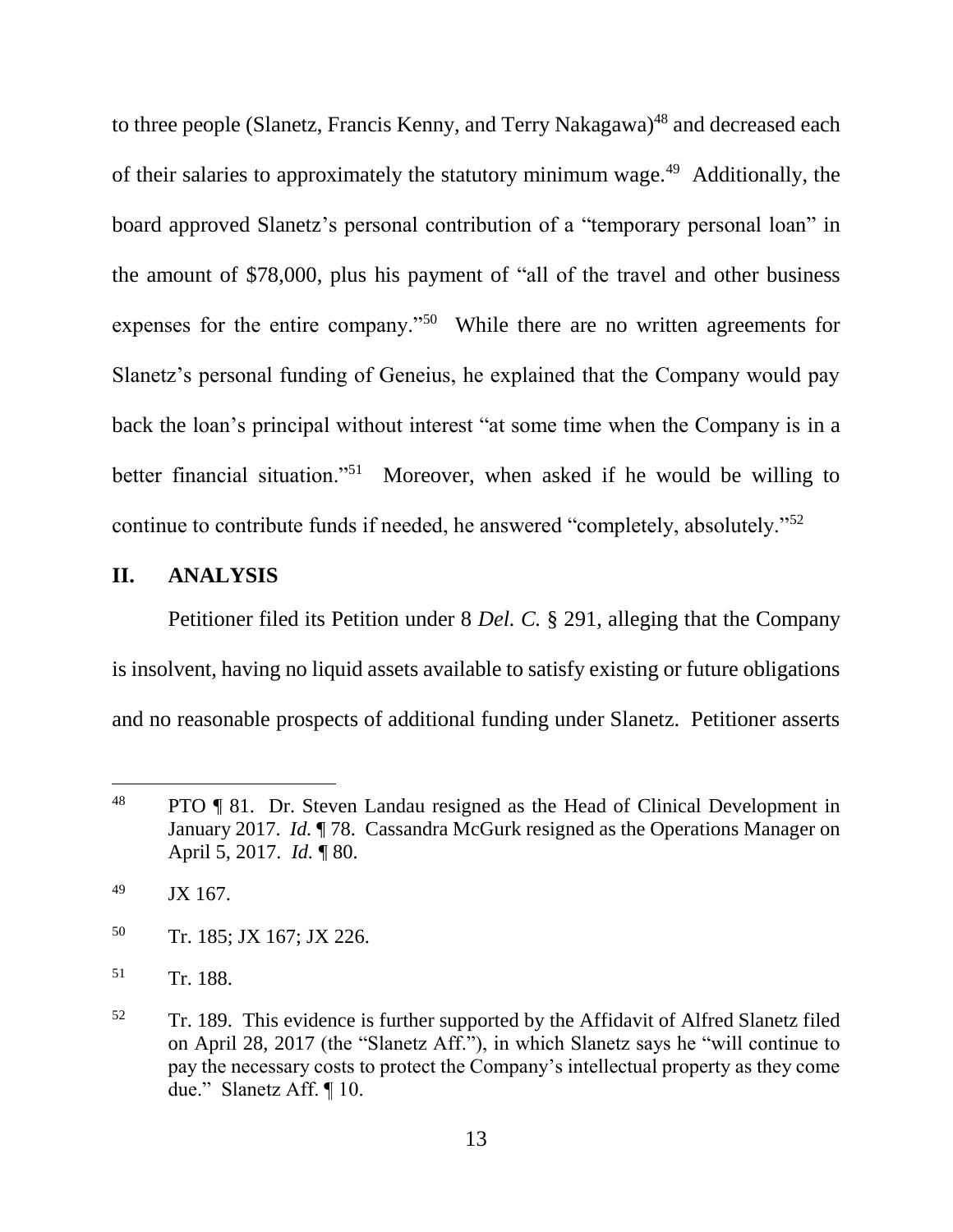that a receiver is necessary to "prevent complete loss of value for the Company's legitimate creditors and the stockholders,"<sup>53</sup> "by restoring order and independence to the Company's affairs."<sup>54</sup> Specifically, Petitioner asserts, in part, that "Slanetz always has controlled the Company and, since January 2017, has done so without independent oversight . . . . "<sup>55</sup> Petitioner argues that with such control, "Geneius will never have a marketable product under [] Slanetz's leadership."<sup>56</sup>

Respondent counters that Geneius is solvent and that Petitioner's request for a receiver stems from disagreements between Lane and Slanetz.

# **A. Standard for Appointment of a Receiver**

When a corporation is insolvent, Section 291 of the Delaware General Corporate Law affords this Court the discretion<sup>57</sup> to appoint a receiver of and for the corporation. 58 The Court applies an "insolvency plus" standard to determine

l

<sup>58</sup> 8 *Del. C.* § 291 ("Whenever a corporation shall be insolvent, the Court of Chancery, on the application of any creditor or stockholder thereof, may, at any time, appoint 1 or more persons to be receivers of and for the corporation, to take charge of its assets, estate, effects, business and affairs, and to collect the outstanding debts,

<sup>53</sup> Pet'r's Opening Br. 4.

<sup>54</sup> Pet'r's Answering Br. 18.

<sup>55</sup> Pet'r's Opening Br. 2.

<sup>56</sup> *Id.* Also, Petitioner argues that the Geneius board committed corporate waste and acts of bad faith, but the Petition did not assert any claims for a breach of fiduciary duty.

<sup>57</sup> *Prod. Res. Gp., L.L.C. v. NCT Gp., Inc.*, 863 A.2d 772, 785 (Del. Ch. 2004) (stating the plain terms of Section 291 afford this Court discretion).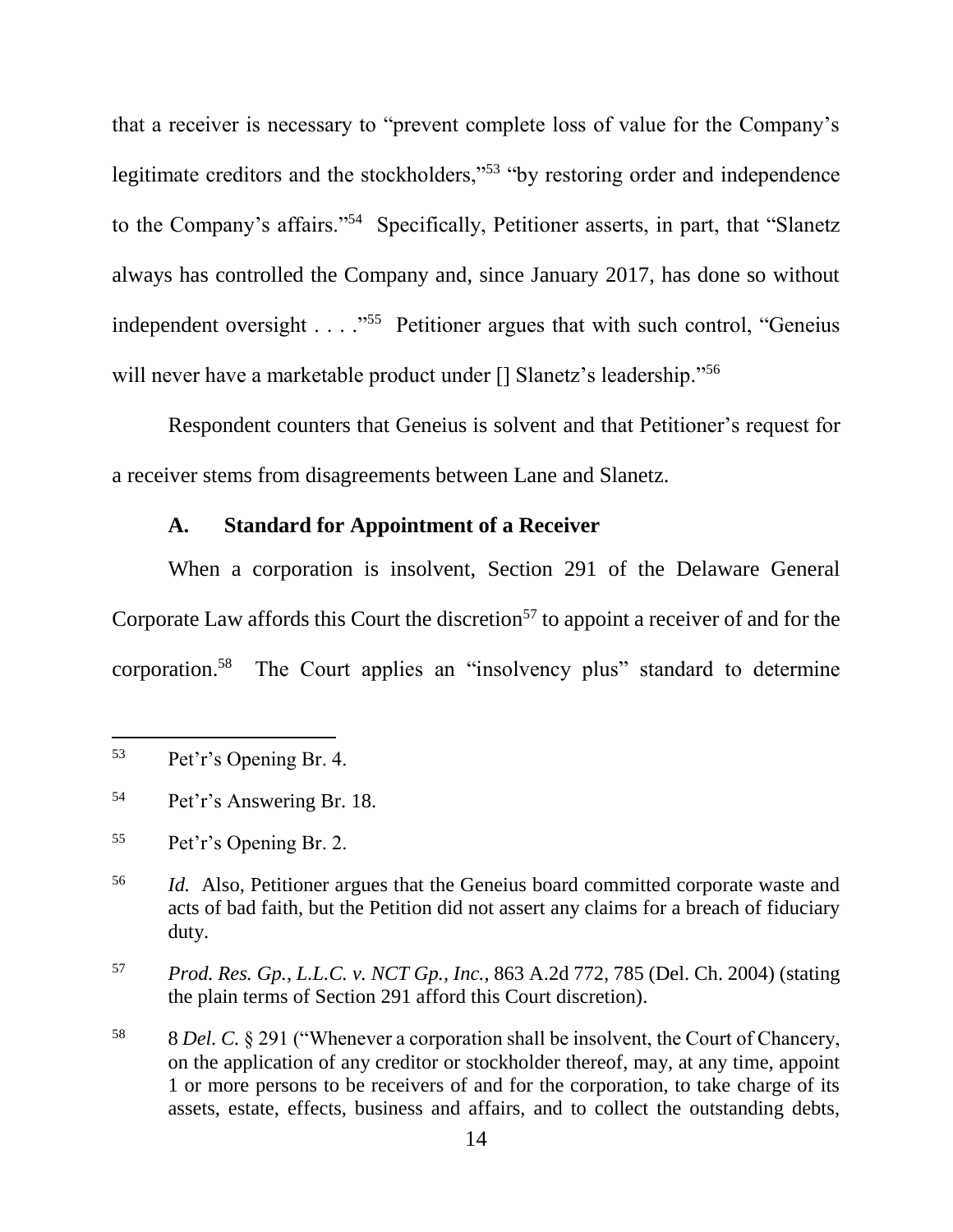whether to appoint a receiver under Section 291.<sup>59</sup> As a threshold matter, Petitioner must show that the Company is insolvent "at the time the [petition] was filed,"<sup>60</sup> by "clear and convincing proof."<sup>61</sup> But, as "insolvency plus" implies, insolvency alone is insufficient to invoke Section 291. Petitioner also must demonstrate the necessity of a neutral third party "to protect the insolvent corporation's creditors or shareholders by showing 'some benefit that such an appointment would produce or some harm it could avoid,"<sup>62</sup> and "the potential benefits must outweigh any potential harm that appointment of a receiver could cause."<sup>63</sup>

<sup>60</sup> *Kenny v. Allerton Corp.*, 151 A. 257, 257 (Del. Ch. 1930) ("[Y]et if the condition of insolvency has since been removed, discretion will be exercised against the appointment of a receiver.").

<sup>61</sup> *See Manning v. Middle States Oil Corp.*, 137 A. 79 (Del. Ch. 1927); *see also Whitmer v. William Whitmer & Sons*, 99 A. 428, 430 (Del. Ch. 1916) ("If there be doubt as to the proof of the jurisdictional fact, insolvency, the court should not act, for proof of jurisdictional facts should be clear and convincing.").

claims, and property due and belonging to the corporation, with power to prosecute and defend, in the name of the corporation or otherwise, all claims or suits, to appoint an agent or agents under them, and to do all other acts which might be done by the corporation and which may be necessary or proper. The powers of the receivers shall be such and shall continue so long as the Court shall deem necessary.").

<sup>59</sup> *Ross Hldg. & Mgmt. Co. v. Advance Realty Gp., LLC*, 2010 WL 3448227, at \*5 (Del. Ch. Sept. 2, 2010).

<sup>62</sup> *Badii ex rel. Badii v. Metro. Hospice, Inc.*, 2012 WL 764961, at \*7 (Del. Ch. Mar. 12, 2012) (quoting *Pope Invs. LLC v. Benda Pharm., Inc.*, 2010 WL 5233015, at \*8 (Del. Ch. Dec. 15, 2010)).

<sup>63</sup> *Id.* at \*10 (citing *Pope*, 2010 WL 5233015, at \*13).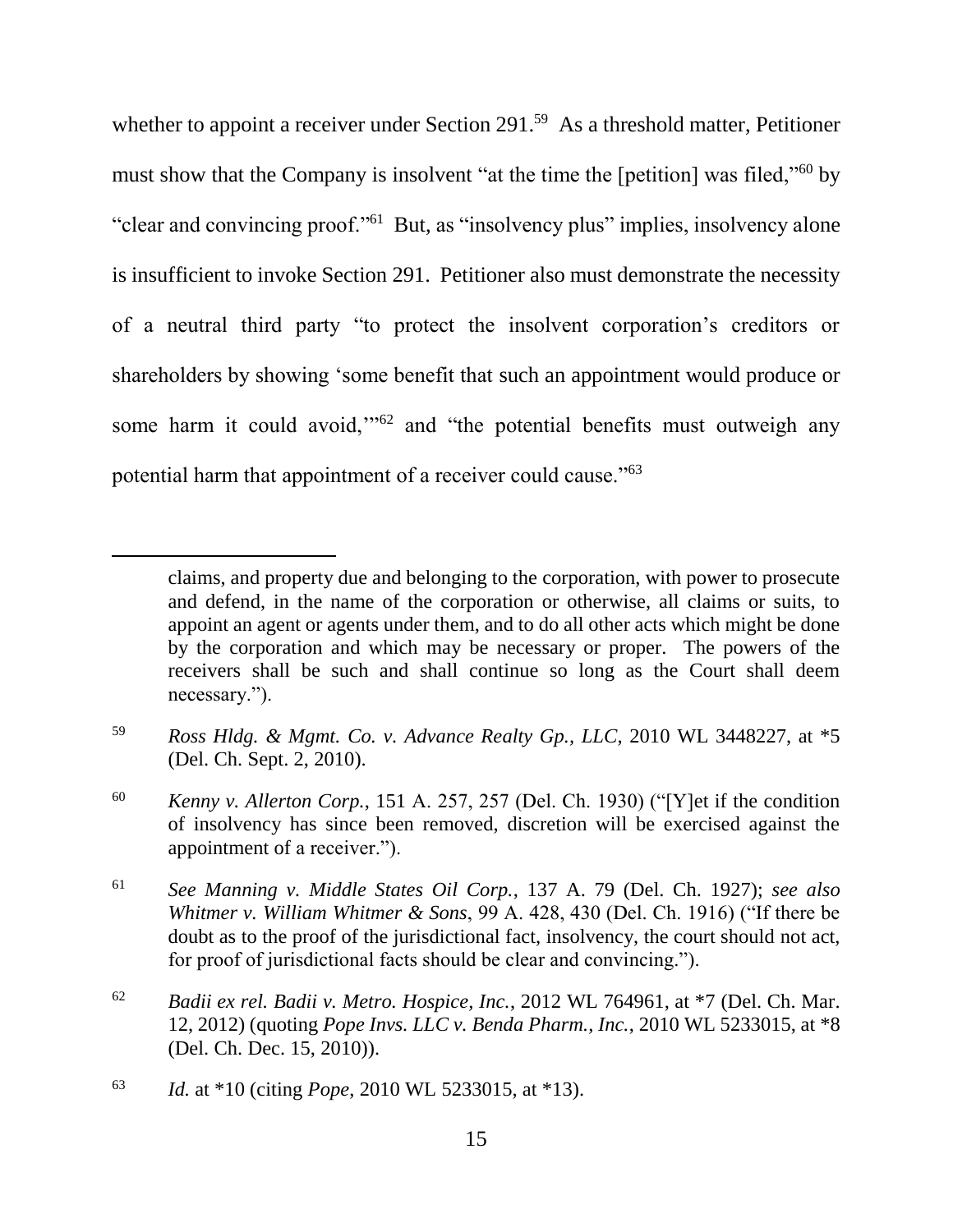## **B. Insolvency Under Section 291**

While the statute is silent as to the meaning of insolvency, Delaware case law has defined insolvency in the receivership context in two ways: (1) "a deficiency of assets below liabilities with no reasonable prospect that the business can be successfully continued in the face thereof,"<sup>64</sup> or  $(2)$  "an inability to meet maturing obligations as they fall due in the usual course of business."<sup>65</sup>

Petitioner contends that Geneius is—and was at the time the Petition was filed—insolvent under both insolvency tests set forth in the "insolvency plus" standard.<sup>66</sup> Petitioner fails to prove by clear and convincing evidence that Geneius is insolvent under either standard.

<sup>64</sup> *Prod. Res. Gp., L.L.C. v. NCT Gp., Inc.*, 863 A.2d 772, 782 (Del. Ch. 2004). This form of the balance sheet test—referred to as "irretrievable insolvency"—"is one that Delaware courts use when determining whether to appoint a receiver." *Quadrant Structured Prod. Co., Ltd. v. Vertin*, 115 A.3d 535, 544, 558 (Del. Ch. 2015) ("A close examination of precedent thus demonstrates that [] the irretrievable insolvency test only applies in receivership proceedings . . . .").

<sup>65</sup> *Siple v. S & K Plumbing & Heating, Inc.,* 1982 WL 8789, at \*2 (Del. Ch. Apr. 13, 1982); *see also Freeman v. Hare & Chase*, 142 A. 793, 795 (Del. Ch. 1928) ("Insolvency under the statute may be of two kinds, viz. (a) a deficiency of assets below liabilities with no reasonable prospect that the business can be successfully continued in the face thereof, or (b) an inability to meet maturing obligations as they fall due in the usual course of business."). This latter form of insolvency is often referred to as cash flow insolvency.

<sup>66</sup> Pet'r's Opening Br. 4.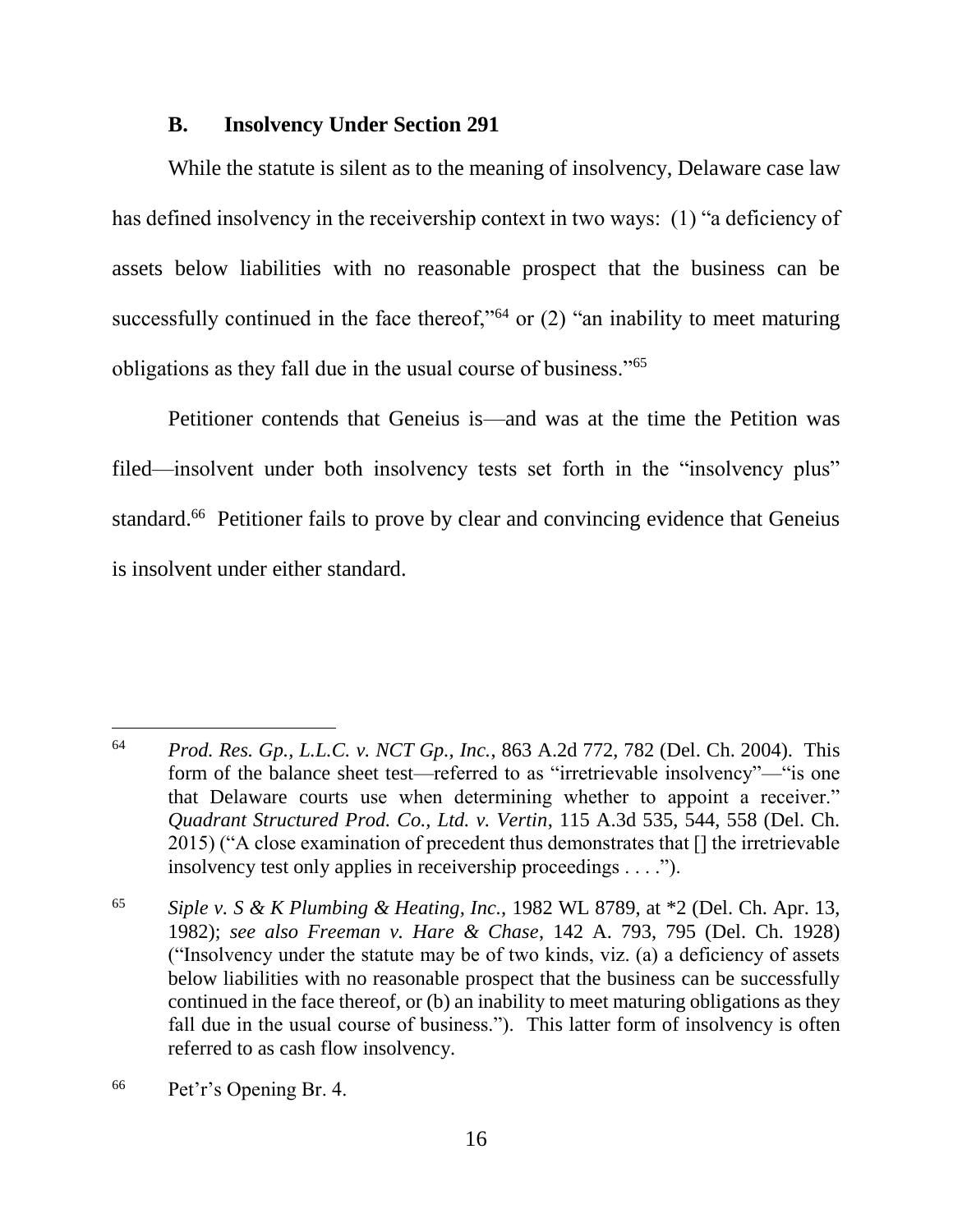#### **1. Assets versus liabilities**

Petitioner avers that Geneius is insolvent because its liabilities exceed its assets. Petitioner has the burden to prove insolvency by clear and convincing evidence.

I begin with the value of the Company's liabilities, which the parties divide into two categories: legal and non-legal invoices. The parties agree that at the time of the Petition, Geneius owed approximately \$185,000 in undisputed, non-legal invoices.<sup>67</sup> The parties also agree that "Geneius's legal fees due and outstanding are greater than or equal to \$419,912.70."<sup>68</sup> Respondent argues that of the \$419,912.70 due in legal fees, \$161,712.03 of invoices to patent counsel "are subject to dispute" and, thus, should not be considered in determining the value of the Company's liabilities.<sup>69</sup> Respondent further argues *inter alia* that Geneius's D&O insurance carrier has paid or will pay the majority or all of the remaining \$258,000 (of which \$149,899 primary relates to Empery's Section 220 lawsuit) in legal fees, and thus, these fees also should not be considered in my insolvency analysis.<sup>70</sup> But

 $67$  PTO ¶ 37; Resp't's Answering Br. 4. Slanetz testified that he has had discussions with vendors about payment plans, but none of the alleged payment plans are in writing. Tr. 192.

<sup>68</sup> PTO ¶ 49.

<sup>69</sup> Resp't's Opening Br. 38 n.38; *see also* Resp't's Answering Br. 12; Tr. 195 (Slanetz).

<sup>70</sup> Resp't's Opening Br. 28; Resp't's Answering Br. 4.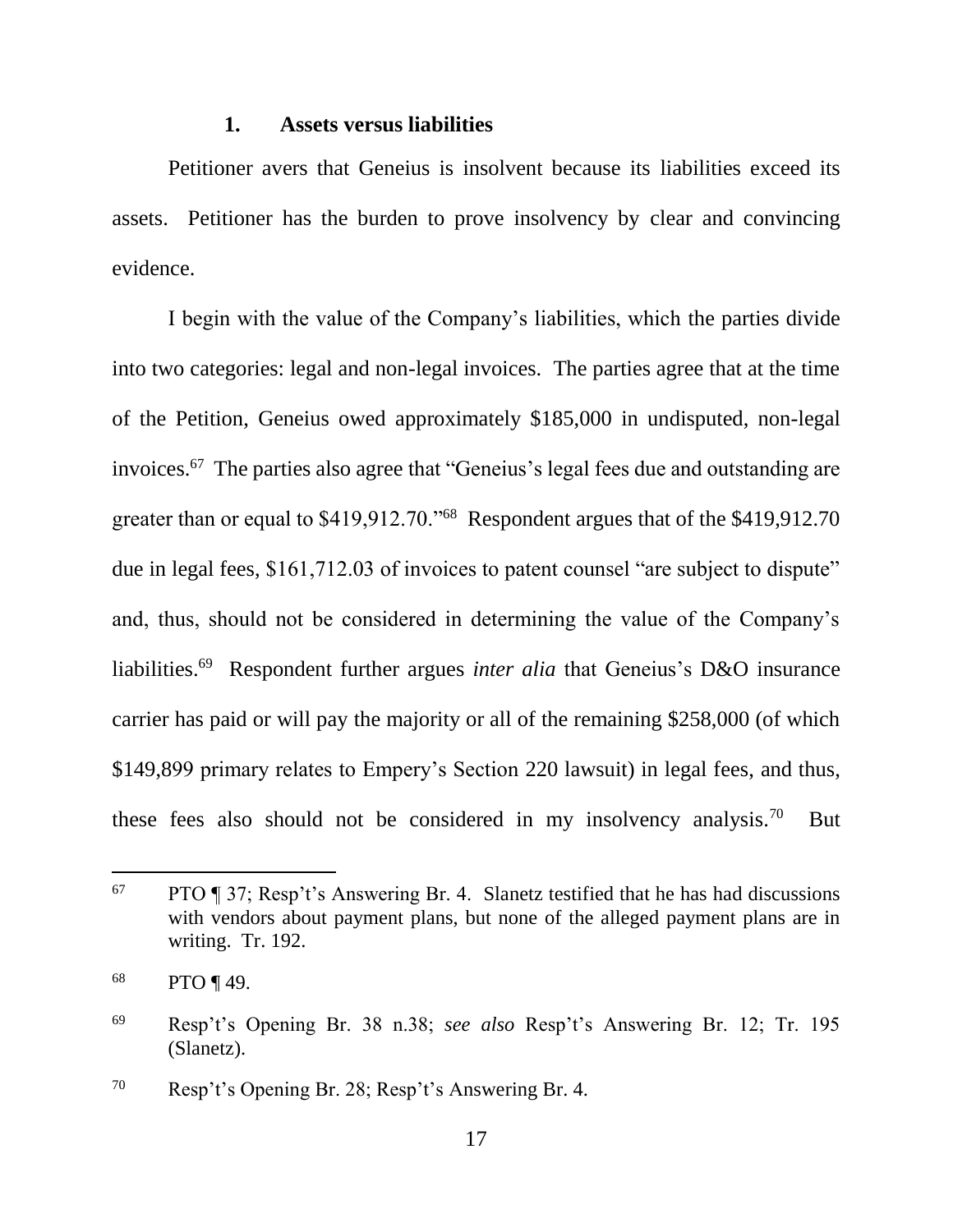Respondent does not specify which legal invoices are challenged nor any dollar amount challenged. Likewise, Respondent does not specify any dollar amount that the Company's insurance will or has covered, nor is there any evidence relating to any insurance deductible. Thus, unable to determine which liabilities to exclude based on Respondent's arguments, I find that the Company's total liabilities amounted to approximately \$605,000 as of the date of the Petition, which is consistent with Slanetz's testimony that Geneius has approximately \$500,000 to \$600,000 in accounts payable.<sup>71</sup>

Determining the value of the Company's assets is a more onerous task unfortunately. Respondent contends that the value of the Company's assets is (or was at the time of the Petition) \$892,546.84, which consists of (1) \$2,546.84 in cash;<sup>72</sup> (2) \$241,000 in lab equipment/fixed assets;<sup>73</sup> (3) \$350,000 in research support funds at Karolinska;<sup>74</sup> and (4) \$300,000 in lab materials/reagents at Karolinska.<sup>75</sup>

- <sup>73</sup> JX 157; Tr. 177-78 (Slanetz).
- $74$  Tr. 180 (Slanetz); JX 51 at 4.

 $71$  Tr. 220. Slanetz's testimony is consistent with a confidential offering memorandum Geneius delivered to investors in June 2017. JX 221 at 13.

 $72$  JX 183 at 3.

 $75$  Tr. 183 (Slanetz).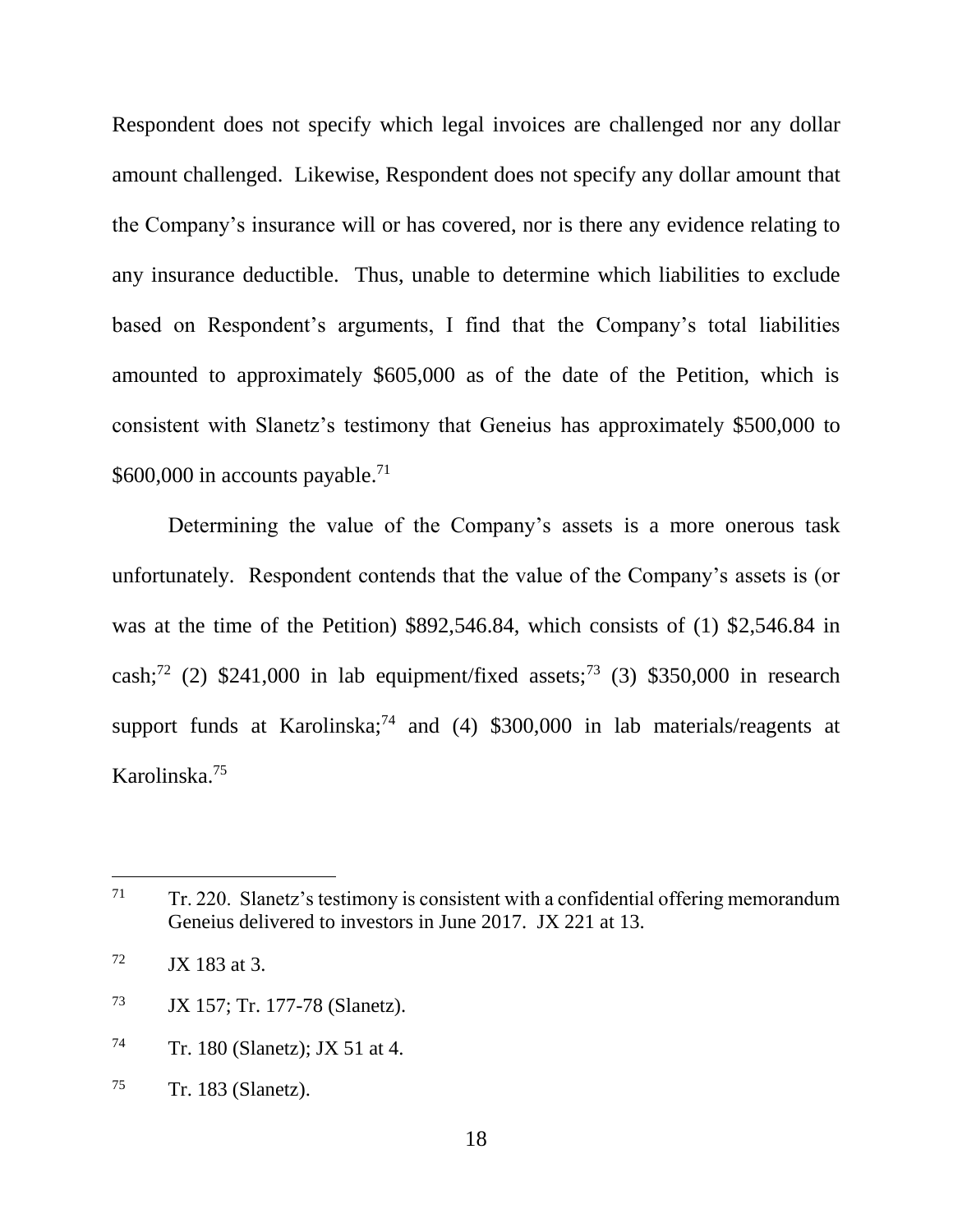In response, Petitioner provides no evidence of its own valuation of the Company's assets. Instead, Petitioner challenges Respondent's proposed evidence of the value of the Company's assets. Petitioner objects to the valuation of \$241,000 in lab equipment/fixed assets <sup>76</sup> on hearsay and authenticity grounds under Delaware Rule of Evidence 802 and Delaware Rule of Evidence 901, respectively. I overrule Petitioner's evidentiary objections on both grounds. This evidence falls under the business records exception in Delaware Rule of Evidence 803(6) because Slanetz ordered the specific content of the report from the Company's accountant in February 2017, received the report close in time to his request, is knowledgeable about its contents, and is a sufficiently qualified witness. Slanetz authenticated the document under Delaware Rule of Evidence 901(b) as a person with knowledge of the document because he identified the e-mail and report as a list of Geneius's equipment values that he requested and received from the Company's accountant. Petitioner also argues that Slanetz "does not have personal knowledge of the equipment's cost outside the information contained in this document, thus the Court cannot rely on Slanetz's trial testimony."<sup>77</sup> I disagree. Slanetz is highly involved in the Company and provided, based on his personal knowledge, a detailed explanation

<sup>76</sup> JX 157.

<sup>77</sup> Pet'r's Answering Br. 15.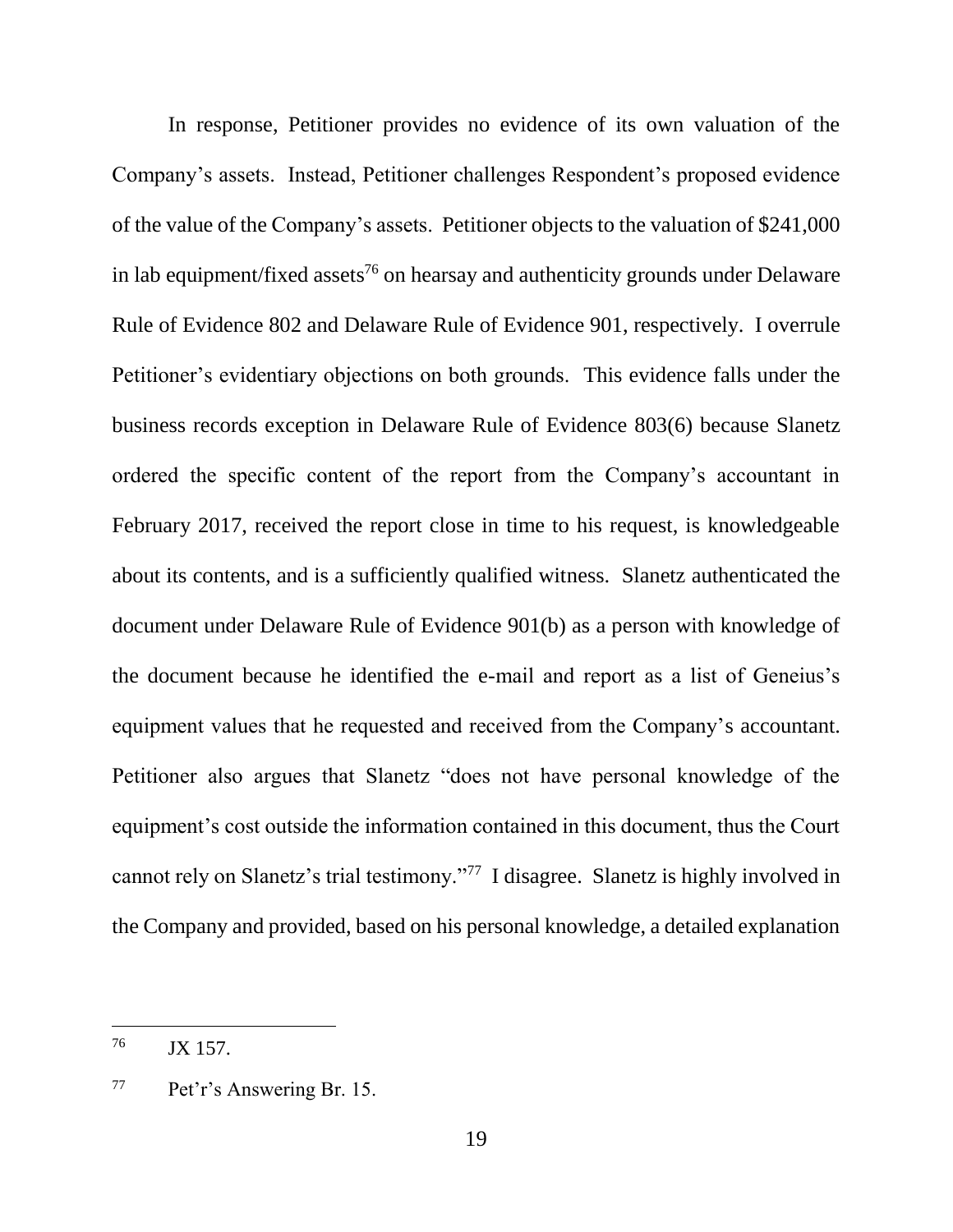of the assets he included in his calculation without any reference to the fixed asset report in JX  $157.^{78}$ 

As for the \$350,000 in research support and \$300,000 in lab equipment relating to the Karolinska Agreement, Petitioner argues that both of those assets cannot be credited any value for insolvency purposes because Respondent's asset valuations are theoretical and do not represent any actual value.<sup>79</sup> Lane, however, concedes that the Karolinska Agreement requires any unused funds be returned to Geneius.<sup>80</sup> Thus, these assets have some value. But Petitioner provides no evidence of what it considers to be the actual value of these assets.

With respect to Geneius's intellectual property—which both parties agree is the Company's most valuable asset—the only evidence of its value is *Petitioner's own internal valuation* of its interest, which it valued at \$31 million at the time of the Petition.<sup>81</sup> Petitioner argues this document is irrelevant because it is really a

 $78$  Tr. 178 ("The main piece of equipment actually is the fluorescent activated cell sorter, which is a fax machine we call it; but then there's also other laboratory equipment like hoods and incubators and the cell imager, Elispot machines; you know, general equipment.  $\ldots$ "). While I recognize that JX 157 is not net of depreciation, it is at the very least an illustration of how Petitioner has not met its burden to prove insolvency by clear and convincing evidence.

<sup>79</sup> Petr'r's Answering Br. 16.

 $80$  Tr. 37 (Lane); JX 51 at 4.

<sup>81</sup> JX 278.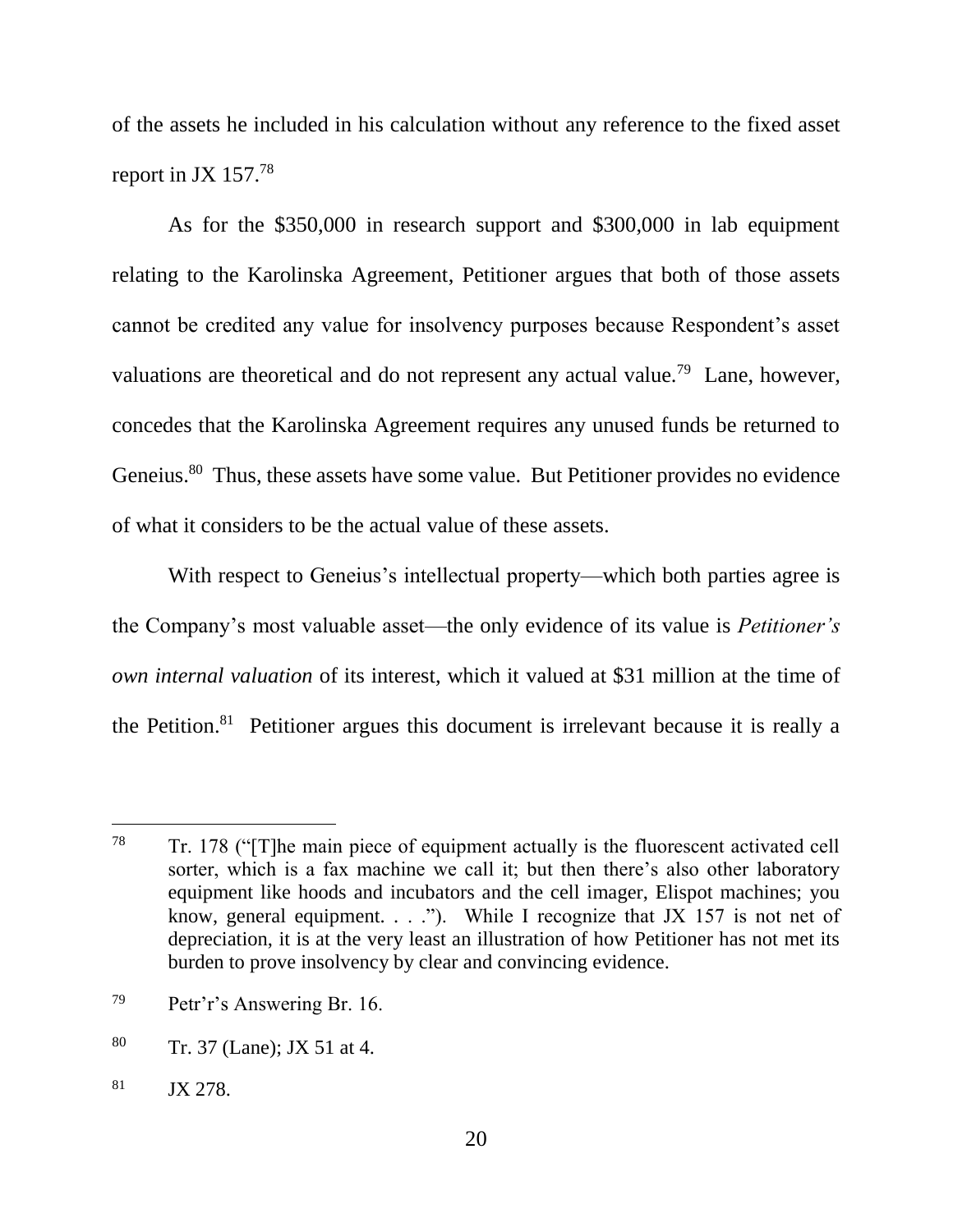"write-down" schedule and the value is now zero.<sup>82</sup> I need not rely on this document to determine the value of the Company's assets. Instead, it illustrates how Petitioner has not met its burden to prove insolvency by clear and convincing evidence. Petitioner argues, "[u]nable to present competent valuation evidence on its own, Geneius resorts to relying on an internal report created by Empery as proof of a \$31 million Company valuation."<sup>83</sup> Petitioner, however, offers no evidence of the value of what Petitioner concedes is the Company's most valuable asset and, instead, provides reasons why its *own* document relating to the value is irrelevant. This argument is reflective of the flaw in Petitioner's approach to this entire case— Petitioner attempts to shift the burden to Respondent. These attempts fail. Having failed to provide any evidence of the value of the assets or to sufficiently rebut Respondent's evidence of the value of the assets, I conclude that Petitioner has not met its burden to prove by clear and convincing evidence that the Company's liabilities exceed its assets.

Even assuming *arguendo* that I attribute no value to the Company's intellectual property, the value of the Company's assets appear to exceed its liabilities.<sup>84</sup> At the very least, Geneius's circumstances are similar to "cases where

<sup>82</sup> Tr. 102 (Lane).

<sup>83</sup> Pet'r's Answering Br. 16.

<sup>84</sup> Compare Respondent's asset valuation of \$892,546.84, with Petitioner's liability valuation of approximately \$605,000. *But see Quadrant Structured Prod. Co., Ltd.*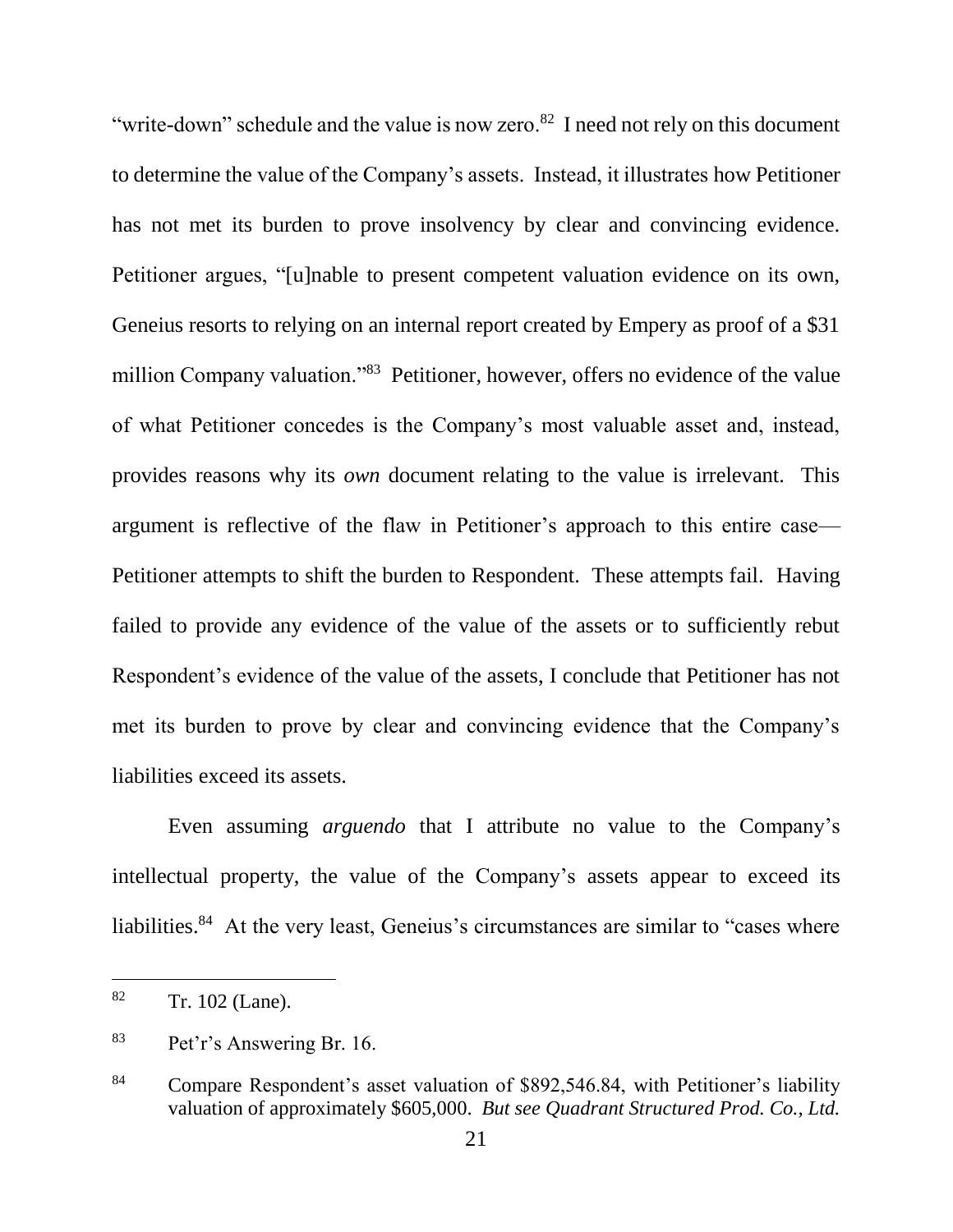the relevant corporation's assets and liabilities were approximately equal and where, with traditional financing, there appeared a prospect for viability.<sup>85</sup>

Alternatively, even if I were to exclude certain of Respondent's evidence of the value of its assets, I still would not appoint a receiver because the irretrievable insolvency test also requires "a deficiency of assets below liabilities with *no reasonable prospect that the business can be successfully continued in the face thereof*." 86 During Lane's tenure on the board, the board discussed potential alternative strategies to obtain financing after Geneius terminated the Karolinska Agreement, such as a rights offering and reverse merger. But Lane testified that the board *chose* not to utilize those potential opportunities:

> I think through the course of . . . my term on the board, I brought a bunch of proposals and the board brought a bunch of proposals and we had a bunch of ideas that were never properly considered. And I think if there was someone who wasn't conflicted and was looking out for

*v. Vertin*, 115 A.3d 535, 552 (Del. Ch. 2015) ("whether the corporation is solvent or insolvent is not a bright-line inquiry"); *Prod. Res. Gp., L.L.C. v. NCT Gp., Inc.*, 863 A.2d 772, 789 n.56 (Del. Ch. 2004) ("As our prior case law points out, . . . it is not always easy to determine whether a company even meets the test for solvency.").

<sup>85</sup> *Prod. Res.*, 863 A.2d at 783 (citing *Keystone Fuel Oil v. Del–Way Petroleum, Co.*, 1977 WL 2572 (Del. Ch. Jun. 16, 1977)); *see also Pope Inv. LLC v. Benda Pharm., Inc.*, 2010 WL 5233015, at \*6 (Del. Ch. Dec. 15, 2010) (citation omitted) ("If there is any doubt as to the insolvency of the corporation, a receiver should not be appointed.").

<sup>86</sup> *Prod. Res.*, 863 A.2d at 782 (emphasis added).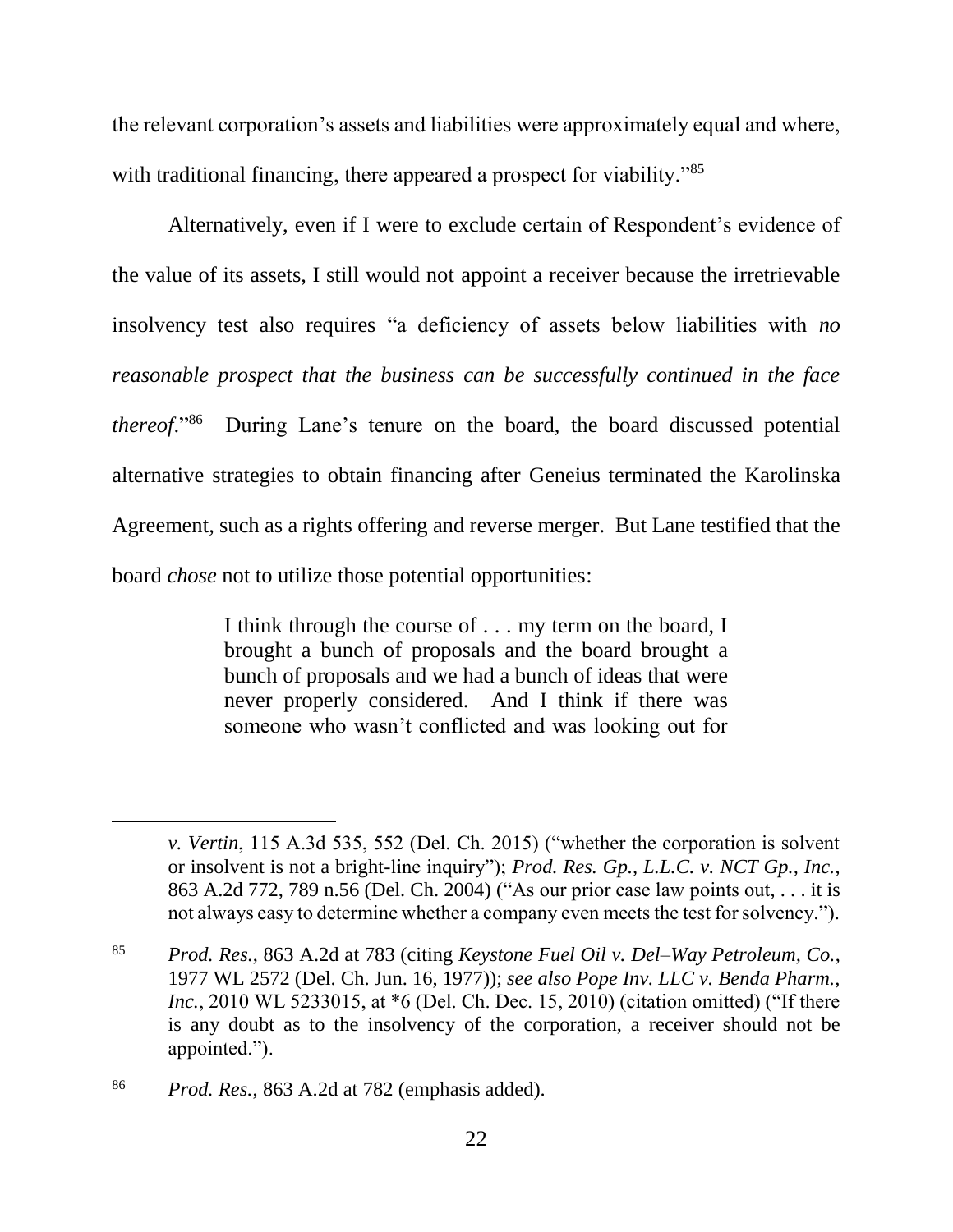the minority shareholders in place, that those would have been given adequate consideration.<sup>87</sup>

Thus, Lane appears to suggest that it may be possible for Geneius to pursue other financial strategies, if it so chooses; it just has not utilized the methods that Petitioner would prefer. Consequently, I am not convinced that Petitioner has demonstrated Geneius's irretrievable insolvency by clear and convincing proof.

## **2. Cash flow insolvency**

Petitioner contends that Geneius is cash flow insolvent. Petitioner has the burden to prove by clear and convincing evidence that Geneius has "an inability to meet maturing obligations as they fall due in the ordinary course of business."<sup>88</sup> While Slanetz conceded that Geneius does not have enough cash on hand to pay off all of its outstanding invoices,  $89$  Slanetz testified that the Company "pay[s] all the invoices required to run the business and keep it moving forward on an ongoing basis."<sup>90</sup> Slanetz also testified that certain of the invoices are in dispute or subject

 $87$  Tr. 71. Yet when asked to describe the nature of Empery's business and operations, Lane answered, in part: "We are traditionally passive investors. So we don't take control. We're not looking to have influence in anything. We come in and we, you know, have a thesis, and we either make money or we don't." Tr. at 6.

<sup>88</sup> *Prod. Res.*, 863 A.2d at 782 (citation omitted).

 $89$  Tr. 214; PTO  $\P$  38, 49.

<sup>90</sup> Tr. 218; *see also* PTO ¶¶ 39, 57-64 (demonstrating that Geneius has continued to pay rent and payroll); Resp't's Opening Br. 37 (explaining "it prioritizes payments to vendors as necessary").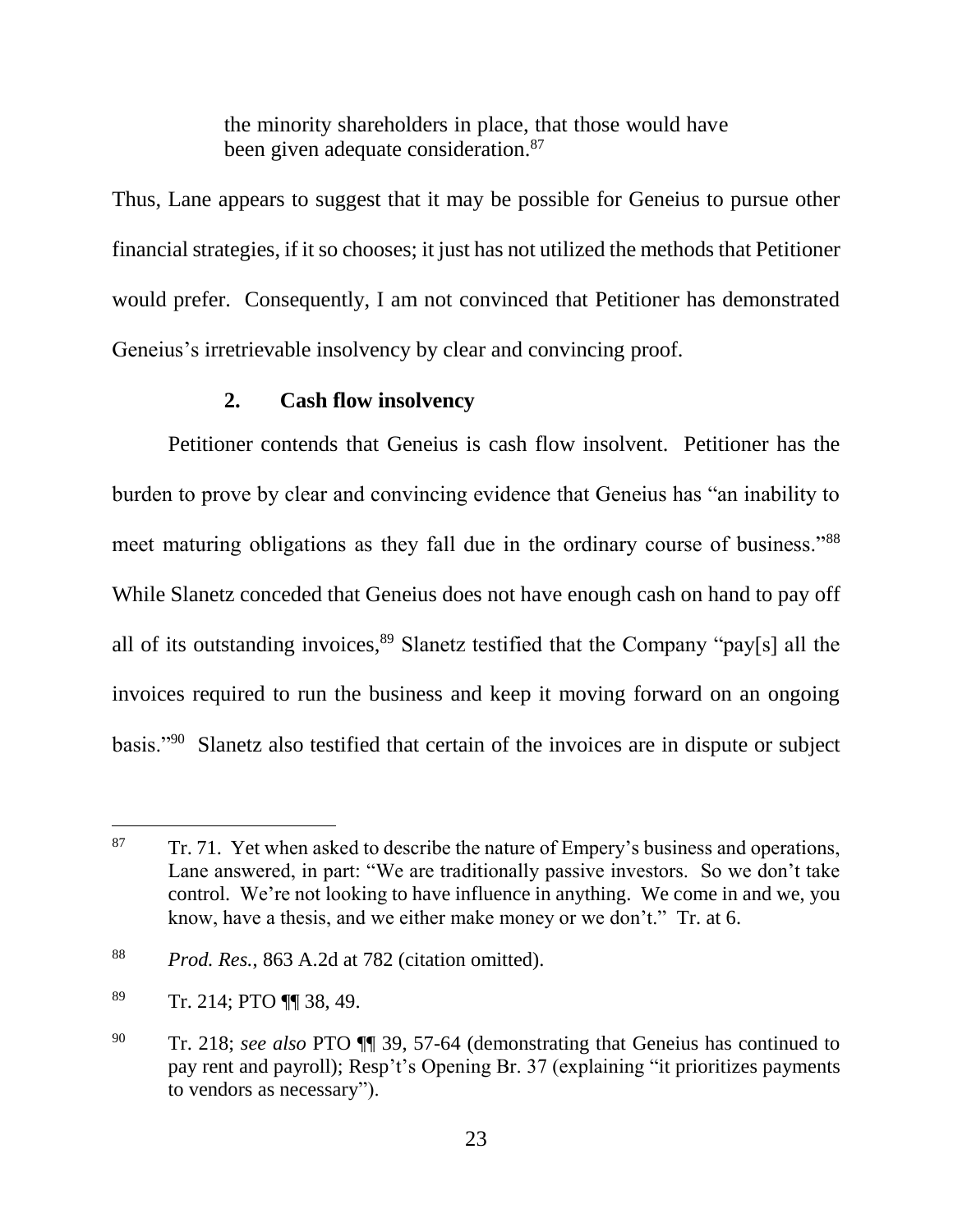to payment plans.<sup>91</sup> Petitioner rejects this assertion because of the lack of written, third-party evidentiary support.<sup>92</sup> But as I have repeatedly stated herein, it is Petitioner's burden to prove insolvency by clear and convincing evidence. Petitioner could have tested the veracity of Slanetz's testimony of such payment plans either on cross-examination or through the vendors; Petitioner made the strategic decision not to do that. I have no reason not to accept Slanetz's testimony on this.

Furthermore, Slanetz testified that he is "willing to commit to fund this company as much as and as long as it takes to get us through."<sup>93</sup> The credibility of this evidence is supported by the fact that Slanetz made a \$78,000 interest-free personal loan to the Company in April 2017 and pays "all of the travel and other business expenses for the entire Company."<sup>94</sup> Moreover, Slanetz does not expect

<sup>&</sup>lt;sup>91</sup> Tr. 192.

<sup>&</sup>lt;sup>92</sup> Pet'r's Answering Br. 13. ("Geneius presented no evidence  $\lceil \rceil$  of what invoices may be disputed, the basis for any legitimate dispute, or even the amount Geneius allegedly intends to dispute."); Pet'r's Answering Br. 10 ("But none of the discussions with vendors about any payment plans are in writing, and there is no testimony that any creditor, other than litigation counsel, Mintz Levin, actually agreed to defer payment. And as for Mintz Levin, the Company offered no evidence of any deferment; tellingly. Slanetz did not testify to any specifics as to amount, timeline for payment, interest rate, or other terms that would be expected for payment on a deferred basis.").

<sup>93</sup> Tr. 264; *see also supra* note [52.](#page-12-0)

<sup>&</sup>lt;sup>94</sup> Tr. 185; JX 167; JX 226.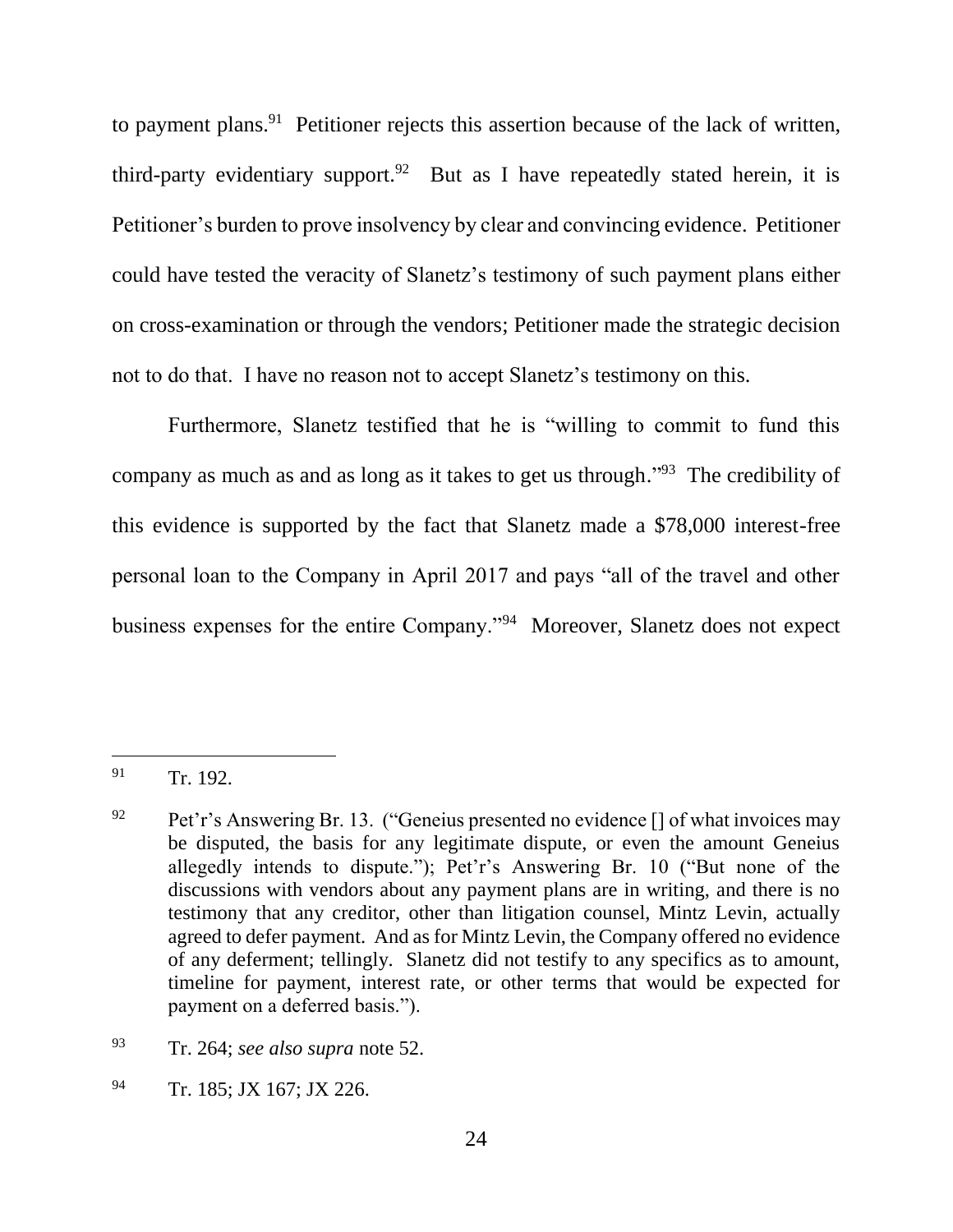repayment of the interest-free personal loan until "the Company is sufficiently healthy," and he will "absolutely" continue to fund the Company if needed.<sup>95</sup>

Petitioner cites to *Pope Investments LLC v. Benda Pharmaceutical, Inc.* and *Production Resources Group, L.L.C. v. NCT Group, Inc. to argue that Geneius "must*" demonstrate some other means by which it can pay off [its] debts in the ordinary course of business";<sup>96</sup> that "Geneius has expressed no intention to pay off its debts, much less demonstrate that it has some means to do so";  $97$  that Geneius has "no reasonable prospect of overcoming . . . insolvency"; and that Geneius "'is limping along but only through an unusual arrangement' with Slanetz's family trust 'and only by taking steps to avoid meeting its obligations."<sup>98</sup> Upon a closer review of the facts of *Pope* and *Production Resources*, I find that the instant case is readily distinguishable for the reasons explained below.

In *Pope*, this Court concluded post-trial that the company was insolvent for purposes of 8 *Del. C.* § 291; however, it did not appoint a receiver due to the lack of

<sup>95</sup> Tr. 141, 263; Resp't's Opening Br. 37 n.35.

<sup>96</sup> Pet'r's Answering Br. 17 (citing *Pope*, 2010 WL 5233015, at \*7).

<sup>97</sup> *Id.* at 18.

<sup>98</sup> Pet'r's Opening Br. 18 (citing *Prod. Res.*, 863 A.2d at 784).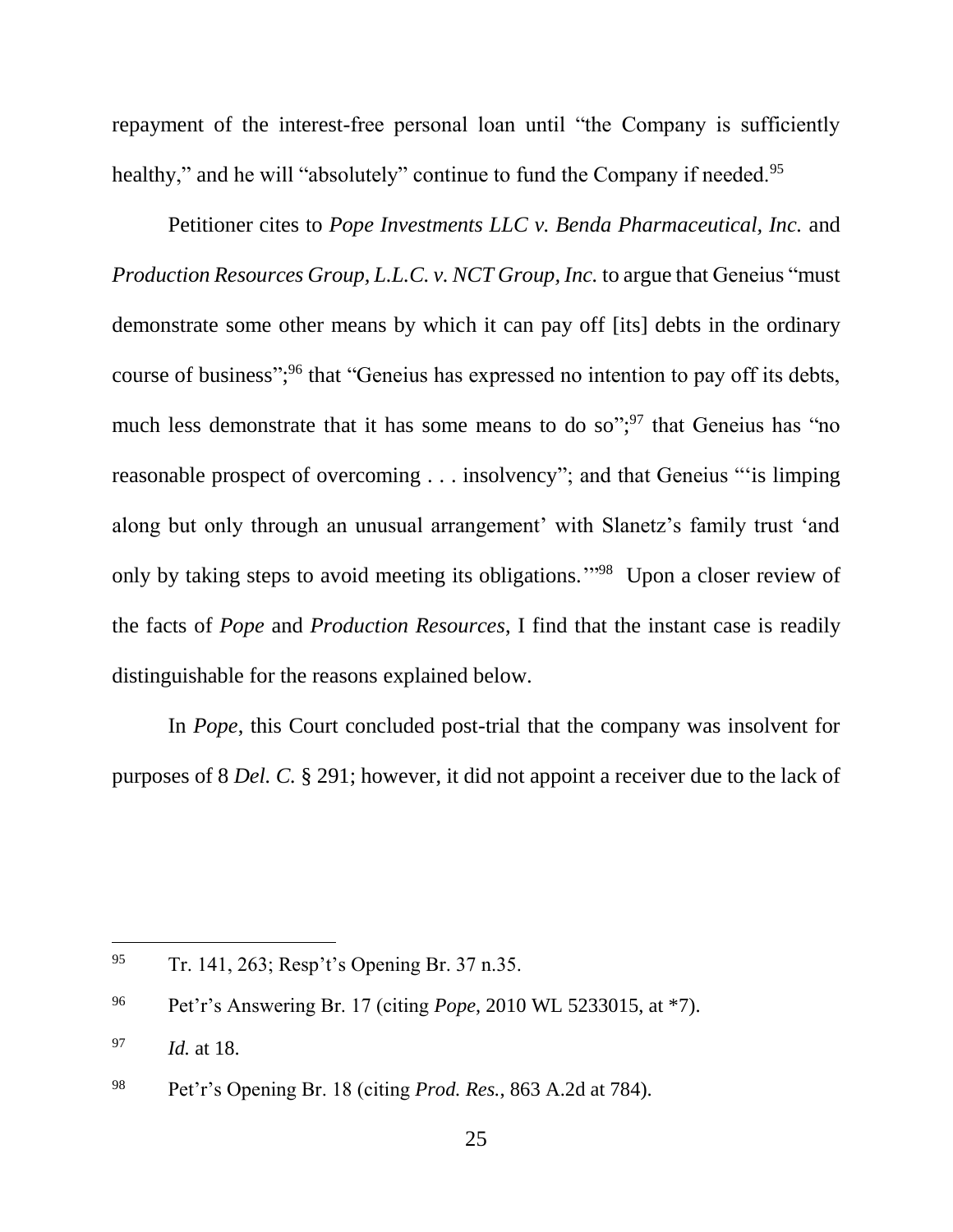exigent circumstances and beneficial purpose.<sup>99</sup> Nevertheless, this Court considered

the following facts regarding the company's financial condition to find insolvency:

- the plaintiff investment fund had obtained a judgment against the defendant company, so the plaintiff (in its capacity as a creditor) sought a receiver to allow it to recover the amount of its judgment;
- a third party bank creditor obtained an execution order on one of the company's core assets;
- the company had defaulted on a number of financial obligations, which resulted in entry of judgments against it;
- the company's current liabilities exceeded \$29 million and it had a working capital deficit of over \$27 million;
- the company's auditor stated the company and its subsidiaries do "not have the ability to substantially increase its loan indebtedness with any financial institution, nor can the [company and its subsidiaries] provide any assurance it will be able to enter into any loan agreements in the future";
- the company's public disclosures evidenced that the company could not raise the necessary capital for its business by selling equity or taking on new debt;
- the company had problems meeting significant regulatory deadlines and had incurred more than \$2.5 million in penalties as a result; and
- the company and its subsidiaries faced significant operating difficulties and had to cease operations at various times.<sup>100</sup>

In *Production Resources*, this Court denied the defendant's motion to dismiss

the plaintiff's Section 291 claim at the pleading stage<sup>101</sup> based on the following facts

alleging insolvency:

• the plaintiff had obtained a \$2 million judgment on the defendant company and brought suit, in part, to collect payment on such judgment;

<sup>99</sup> *Pope*, 2010 WL 5233015, at \*14.

 $100$  *Id.* at \*3-8.

 $101$  Those parties filed a joint dismissal shortly after the abovementioned ruling.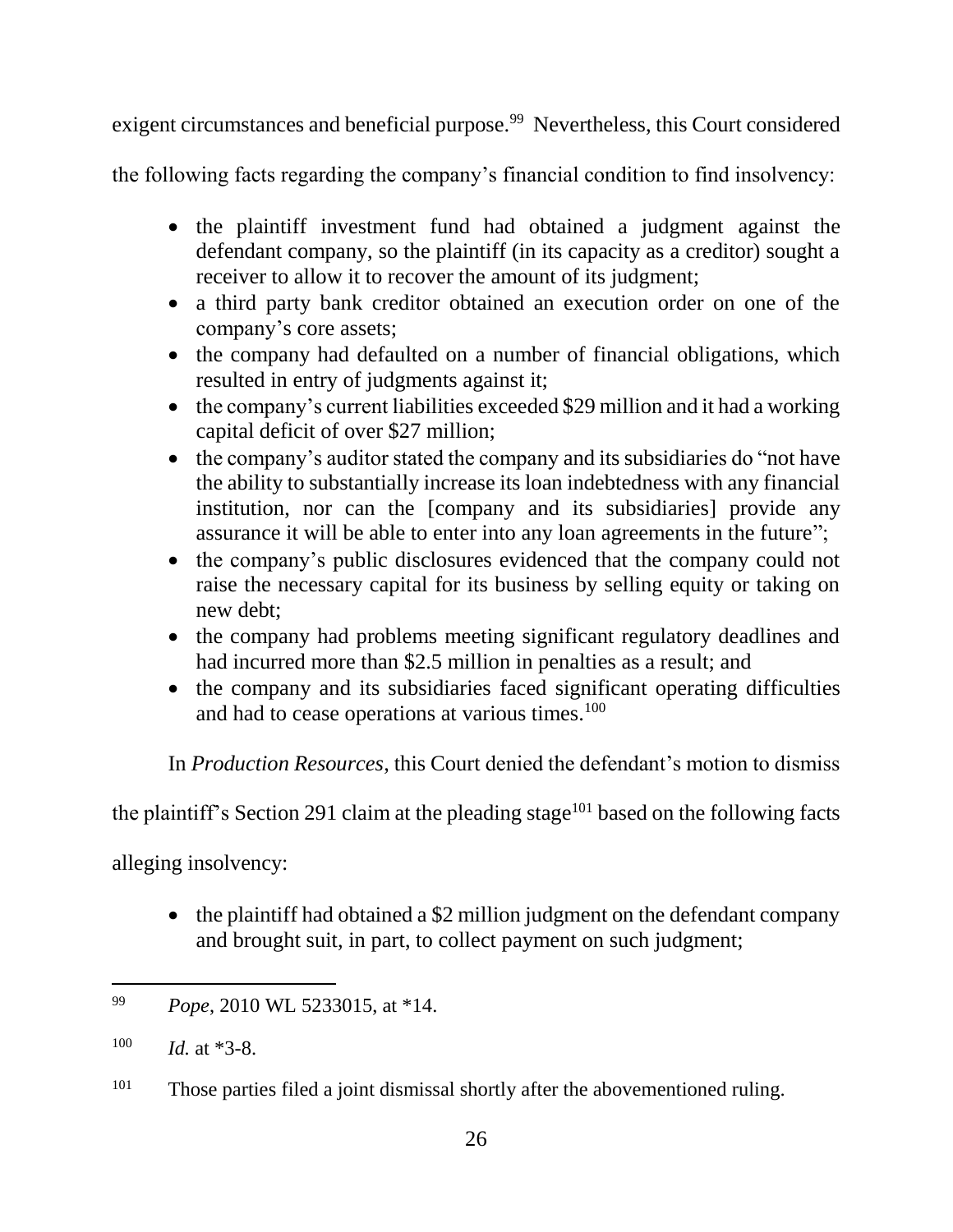- $\bullet$  the company had a working capital deficit of \$57.1 million and negative net tangible assets of \$53.7 million;
- the company had little cash and lacked "the credit necessary to borrow at commercially reasonable rates" that would "enable it to meet its obligations going forward";
- the company's auditors had concluded that there was substantial doubt about the company's ability to continue as a going concern;
- the company had not held an annual meeting in approximately three years because it could not afford to;
- the company had issued nearly all of the shares of stock that it was authorized to issue and pledged additional shares beyond the level authorized in the certificate in order to settle pending legal claims and pay for goods and services such as rent, inventory, and temporary help;
- the company acknowledged in its SEC filings that it had been unable to repay its indebtedness as it came due on numerous occasions, and the company had a history of defaulting on the repayment of obligations to its primary creditor;
- the primary creditor allegedly had liens on all of the company's assets, including the stock of its subsidiaries; and
- instead of dealing even-handedly, the primary creditor structured its capital infusions to intentionally block the plaintiff from collecting on the debt from the company.<sup>102</sup>

In contrast to *Pope* and *Production Resources*, Petitioner provides no evidence that Geneius has defaulted on any loan, rent, payroll, or D&O insurance obligations; there is no evidence that Geneius has any judgment against it for any payables; there is no evidence of any liens on the Company's assets; and there is no evidence that it would impossible for Geneius to raise capital in the future.<sup>103</sup> Thus, I am not convinced that the Company is a hopeless endeavor.

<sup>102</sup> *Prod. Res.*, 863 A.2d at 778-80.

<sup>&</sup>lt;sup>103</sup> By way of example, in one of the few email exchanges that Petitioner cites to as evidence that "multiple investors have refused to invest in Geneius [because] the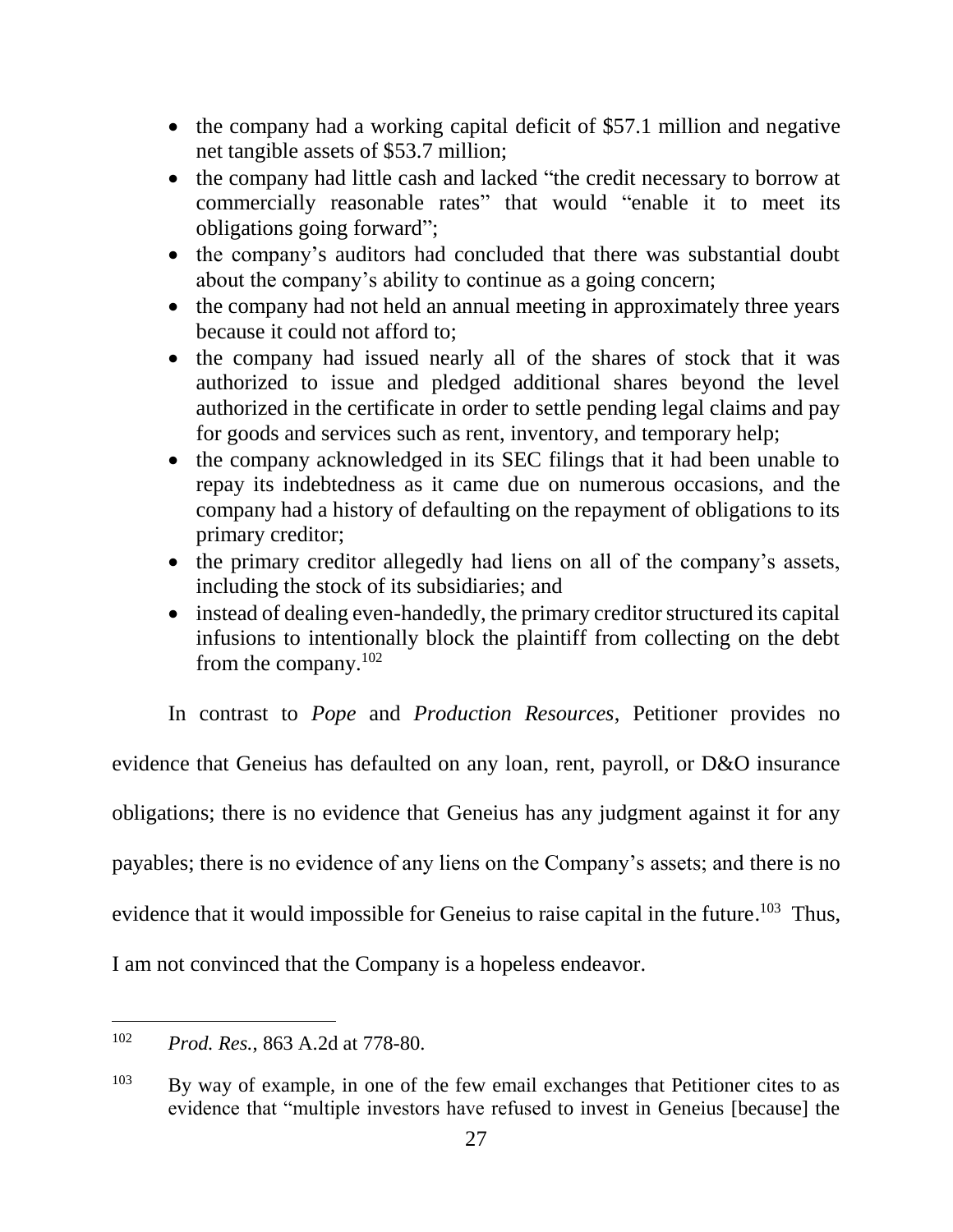Another argument that Petitioner makes in reliance on *Production Resources*<sup>104</sup> concerns the way the Company manages its outstanding invoices. 105 Specifically, Petitioner argues that because the Company chooses which invoices to pay instead of paying all its outstanding invoices, it is not dealing even-handedly based on the following language in *Production Resources*:

> If, for example, the record before the court convinces the court that the board of an insolvent company is dealing even-handedly and diligently with creditor claims and is doing its best to maximize the value of the corporate entity for all creditors, then the court would have little justification for appointing a receiver.<sup>106</sup>

Petitioner's citation to the above-quoted language fails to recognize the

distinguishing facts upon which the Court based its reasoning:

This is not to say that a board of an insolvent company may not negotiate in good faith with creditors for the benefit of the firm. Rather, it is to emphasize that here there are facts pled that in days past would be deemed to have raised a claim for "constructive fraud." [Defendant company] is permitting [the controller] to repeatedly expand her position as a fully secured creditor, to the detriment of [the plaintiff] and other creditors in the event

 $\overline{a}$ 

<sup>106</sup> *Prod. Res.*, 863 A.2d at 786.

Company is too early stage," Pet'r's Opening Br. 22, the potential investor also stated that "it would be great to stay in touch with the company. In particular, it would be great to meet with the team once they have some clinical data to share. We look forward to staying in touch." JX 163 at 1.

<sup>104</sup> *Prod. Res.*, 863 A.2d at 786.

<sup>&</sup>lt;sup>105</sup> PTO ¶ 39; Pet'r's Opening Br. 47 (quoting Tr. 218 (Slanetz)).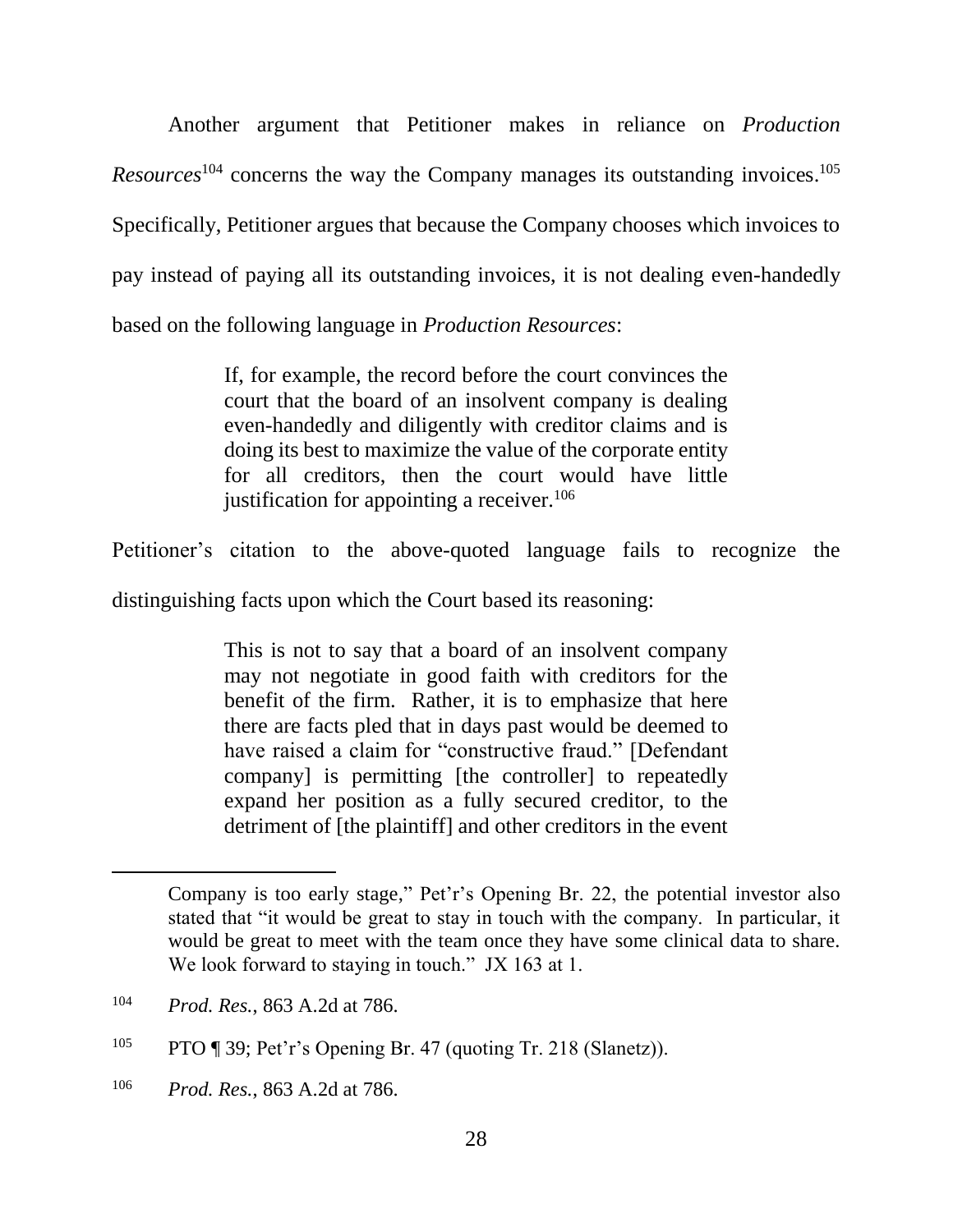of liquidation. At the same time, [the controller's] family members continue to receive lucrative payments as consultants of the company, money that could be used to pay the debt owed to [the plaintiff]. Meanwhile, defendants Parrella and Lebovics, two members of the four member [] board, who [the controller] likely has the practical power to displace, continue to draw substantial salaries. And [the controller's] new capital infusions are being placed into a subsidiary in order to avoid [the plaintiff's] collection efforts.<sup>107</sup>

Here, the record indicates that Slanetz is not doing anything other than negotiating in good faith with creditors for the benefit of the Company; Geneius appears to be making a bona fide effort to overcome its current financial difficulty, including the use of a survival budge, the significant cuts to payroll, the personal loans from Slanetz to the Company, and the investments in fundraising.<sup>108</sup> "While future prospects may not look all that good now, I have no basis to conclude at this point

 $\overline{a}$ <sup>107</sup> *Id.*

 $108$  Petitioner argues that Slanetz had a more sinister motive in his involvement with the Austin Entities. "Lured by the extravagant lifestyle, actually raising money evidently lost priority while Slanetz gallivanted around with family office consultants and seemingly high net worth investors." Pet'r's Opening Br. 16; *see also* Pet'r's Answering Br. 25-29 (alleging that Slanetz participated in bank fraud and filed a false police report to maintain his relationship with the Austin Entities). I am not convinced that Slanetz's involvement with the Austin Entities was more than an imprudent business decision, and I give credit to Slanetz's testimony that he is making a bona fide effort to move the Company forward. Tr. 132-41 (Slanetz).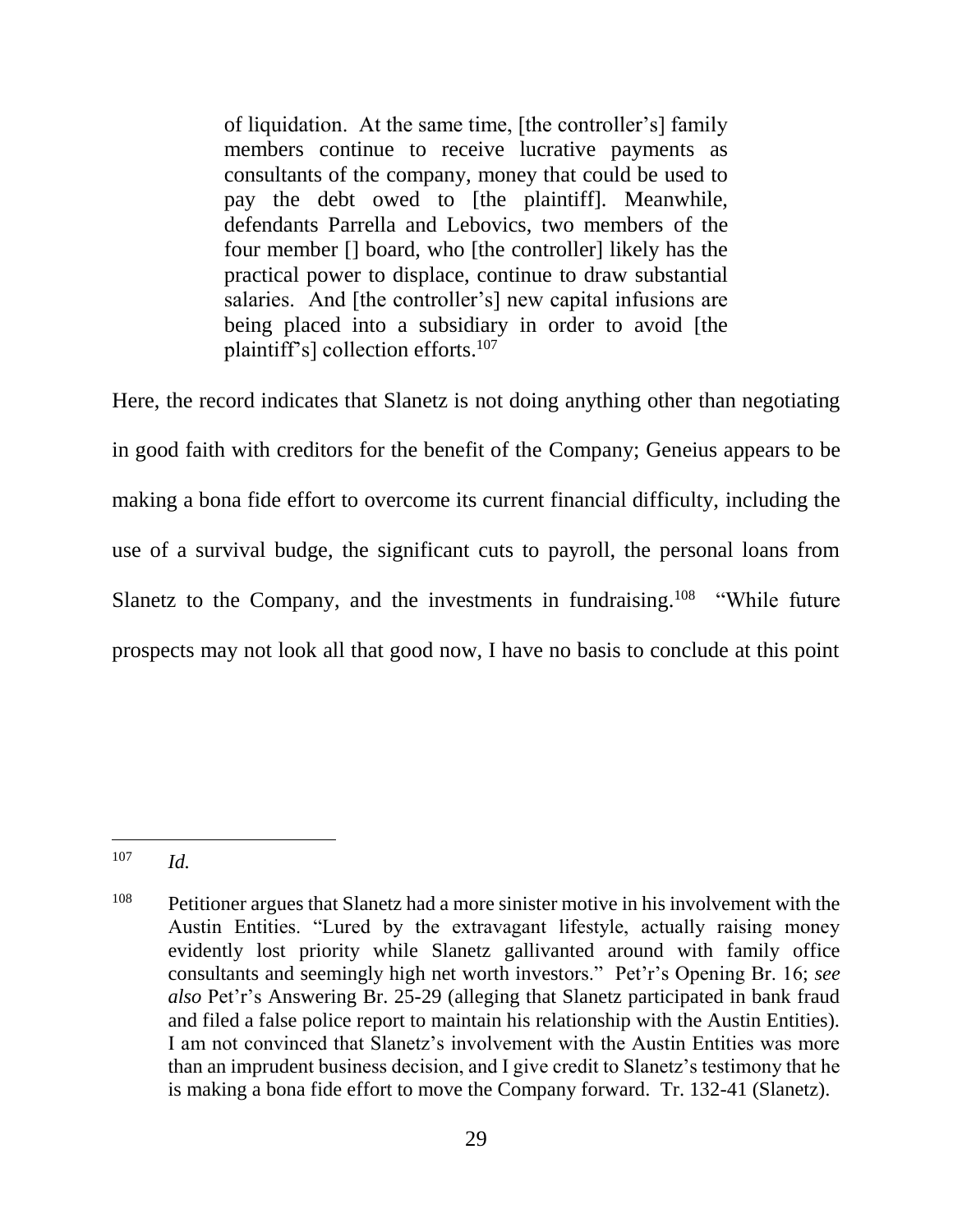with any degree of reasonable certainty that the business will be unable to overcome the difficulties of its recent past." $109$ 

For all of the aforementioned reasons, Petitioner has not pled insolvency by clear and convincing evidence under either definition of insolvency—which is a threshold issue.<sup>110</sup> "When a company is solvent,  $\S 291$  is by its plain terms not even implicated."<sup>111</sup> Petitioner *has* pled that this case arises out of a dispute between a founder and minority stockholder about how the Company ought to run.<sup>112</sup> The former appears to be incredibly knowledgeable in the biomedical industry, and the latter in the investment industry. But "[n]o mere differences of opinion among stockholders or directors as to business policy or methods pursued by the corporation can of themselves constitute a legitimate ground for the appointment of a receiver."<sup>113</sup>

<sup>109</sup> *Siple v. S & K Plumbing & Heating, Inc*, 1982 WL 8789, at \*2 (Del. Ch. Apr. 13, 1982) (applying 8 *Del. C*. § 291).

<sup>110</sup> Thus, I need not address the remaining "plus" requirements under the "insolvency plus" standard.

<sup>111</sup> *Prod. Res.*, 863 A.2d at 785.

<sup>112</sup> *See id.* at 789 n.52 ("[T] he business judgment rule remains important and provides directors with the ability to make a range of good faith, prudent judgments about the risks they should undertake on behalf of troubled firms.").

<sup>113</sup> *Banks v. Cristina Copper Mines, Inc.*, 99 A.2d 504, 507 (1953) (declining to appoint a receiver partly because officers and directors made loans to the company in order to help the company meet some of its obligations) (citations omitted).